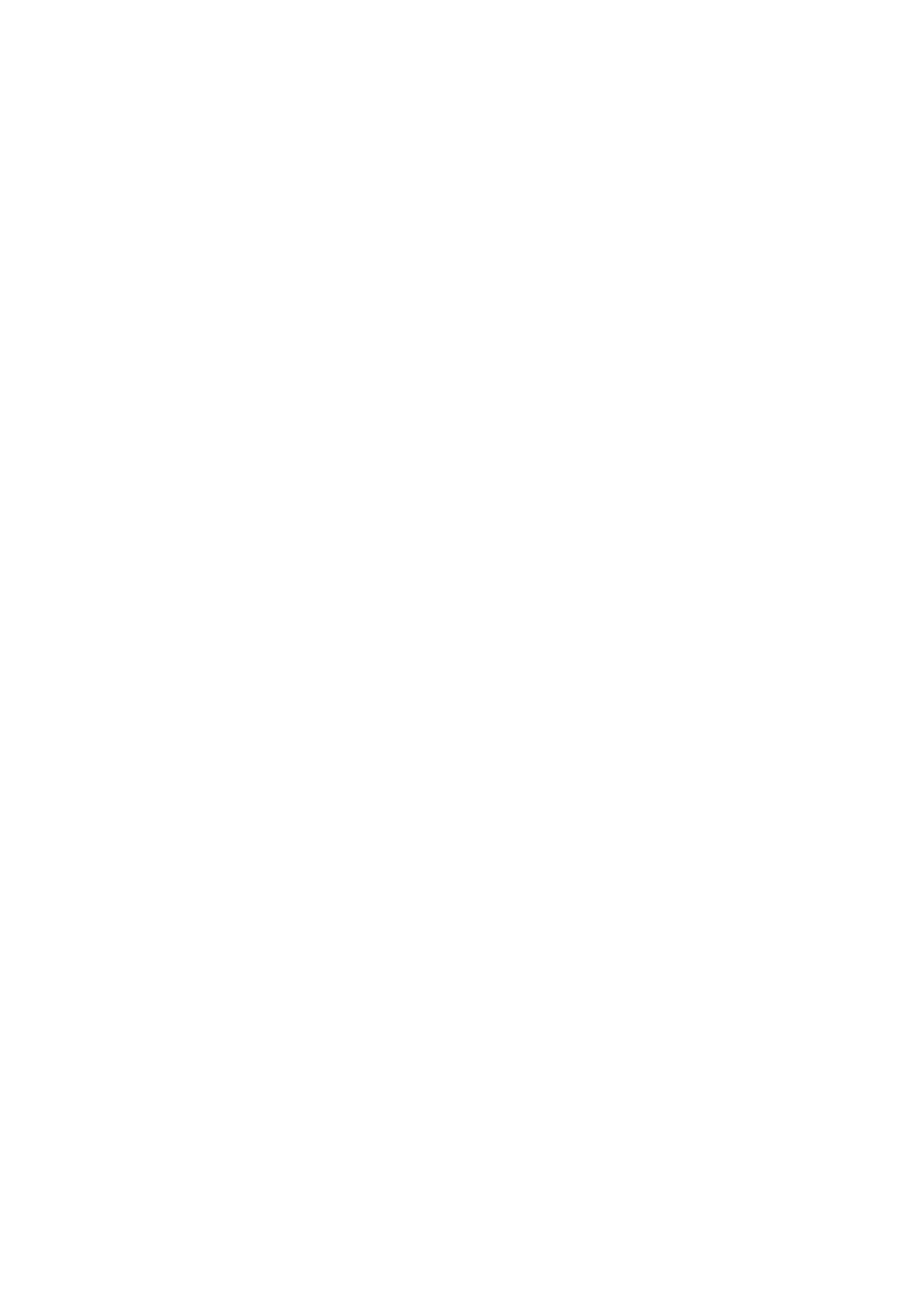# **Introduction**

## **The Public Interest Advocacy Centre**

The Public Interest Advocacy Centre (PIAC) is an independent, non-profit law and policy organisation. PIAC works for a fair, just and democratic society, empowering citizens, consumers and communities by taking strategic action on public interest issues.

PIAC identifies public interest issues and works co-operatively with other organisations to advocate for individuals and groups affected. PIAC seeks to:

- expose and redress unjust or unsafe practices, deficient laws or policies;
- promote accountable, transparent and responsive government;
- encourage, influence and inform public debate on issues affecting legal and democratic rights; and
- promote the development of law that reflects the public interest;
- develop and assist community organisations with a public interest focus to pursue the interests of the communities they represent;
- develop models to respond to unmet legal need; and
- maintain an effective and sustainable organisation.

Established in July 1982 as an initiative of the (then) Law Foundation of New South Wales, with support from the NSW Legal Aid Commission, PIAC was the first, and remains the only broadly based public interest legal centre in Australia. Financial support for PIAC comes primarily from the NSW Public Purpose Fund and the Commonwealth and State Community Legal Services Program. PIAC also receives funding from the Industry and Investment NSW for its work on energy and water, and from Allens Arthur Robinson for its Indigenous Justice Program. PIAC also generates income from project and case grants, seminars, consultancy fees, donations and recovery of costs in legal actions.

# **PIAC's work on privacy**

PIAC has a long history as a strong advocate for the protection of the privacy rights of Australians. PIAC's experience in protecting privacy stems in large part from PIAC's work as a consumer advocacy organisation – particularly in relation to health matters, where the sensitivity of the personal information in question necessitates superadded protection.

PIAC has provided legal advice and assistance to clients in a number of matters involving alleged breaches of the *Privacy and Personal Information Protection Act 1998* (NSW) (**PPIP Act**) and the *Privacy Act 1988* (Cth) (**Privacy Act**). In 2006, PIAC represented the respondent in *Director General, NSW Department of Education and Training v MT* [2006] NSWCA 270, a landmark case concerning the interpretation of several key provisions of the PPIP Act. At the Commonwealth level, PIAC made a complaint to the Commonwealth Privacy Commissioner on behalf of a former Villawood detainee whose personal information was inappropriately disclosed to the media during an immigration raid. PIAC also regularly receives requests for legal advice and assistance from individuals who feel that their privacy has been seriously compromised.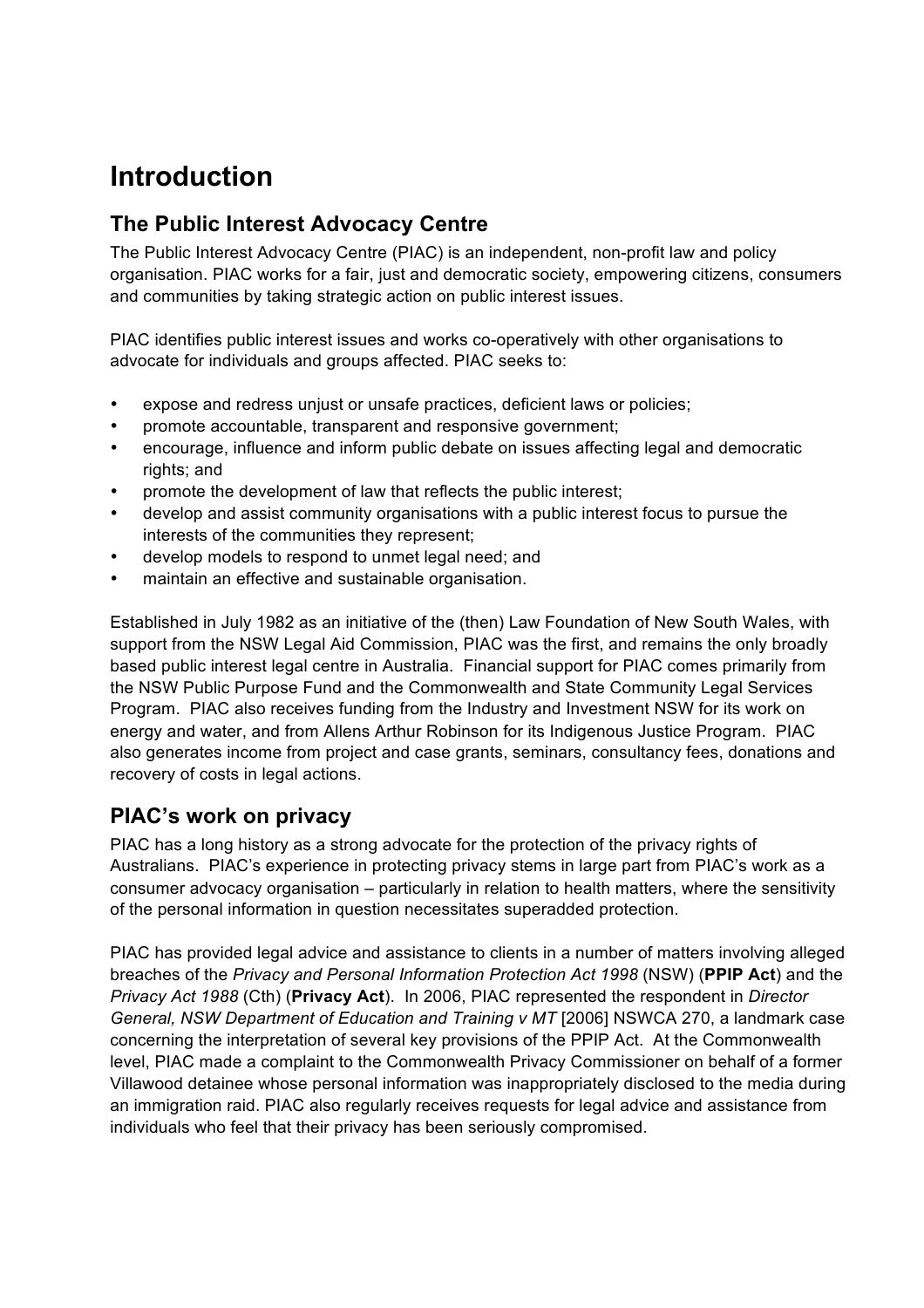PIAC has played a leading role in privacy debates in Australia, contributing to a number of inquiries and reviews at the national and state levels – for example, addressing the privacy implications of the proposed Health and Social Services Access Card<sup>1</sup>, and the proposal by the Australian Bureau of Statistics to implement a longitudinal study in the population census (a proposal requiring capacity to data match over time).<sup>2</sup>

In relation to the possible advent of a statutory cause of action for breach of privacy, which is the subject of the discussion paper, PIAC has previously made submissions in response to the New South Wales Law Reform Commission's (NSWLRC) *Consultation Paper 1 – Invasion of Privacy*, 3 and the Australian Law Reform Commission's (ALRC) Discussion paper 72: *Review of Australian*  Privacy Law.<sup>4</sup> PIAC would particularly like to acknowledge the contribution made by Ms Robin Banks, and Anne Mainsbridge in relation to this issue in PIAC's earlier submissions about a statutory cause of action for invasion of privacy.

### **General comments about the introduction of a statutory cause of action**

PIAC congratulates the Government on its discussion paper regarding a possible statutory cause of action. In particular, we commend the Government on surveying many of the recent approaches to this issue, drawing together the work of the ALRC, NSWLRC and Victorian Law Reform Commission.

This submission draws on PIAC's earlier submissions to the ALRC and the NSWLRC on the same issue. It also draws on the conclusions reached by the Victorian Law Reform Commission's (VLRC) in its report, *Surveillance in Public Places<sup>5</sup> .*

Based on PIAC's experience as both a community legal centre and a consumer advocacy organisation, PIAC believes that Australia's current legal framework does not adequately protect

 <sup>1</sup> Public Interest Advocacy Centre, *Health and Social Services Access Card: Submission to Access Card Consumer and Privacy Taskforce, Discussion Paper* (2006); Public Interest Advocacy Centre, *Access Card Proposal Still Fails Public Interest Test: Comment on the Exposure Drafts of the Access Card Legislation* (2007).

<sup>2</sup> Public Interest Advocacy Centre, *Submission to the Australian Bureau of Statistics on Enhancing the Population Census: Developing a Longitudinal View* (2005).

<sup>3</sup> Anne Mainsbridge, *Matching Rights with Remedies: a statutory cause of action for invasion of privacy, Submission to the NSW Law Reform Commission on Consultation Paper 1 – Invasion of Privacy* (2007) < http://www.piac.asn.au/sites/default/files/publications/extras/07.10.03-NSWLRCPrivacy\_Submission.pdf> at 20 October 2011.

<sup>4</sup> Anne Mainsbridge and Robin Banks, *Resurrecting the Right to Privacy: Response to the Australian Law Reform Commission Discussion Paper 72: Review of Australian Privacy Law* (2007) < http://www.piac.asn.au/sites/default/files/publications/extras/07.12.21-PIAC\_Sub\_to\_DP72.pdf> at 20 October 2011.

<sup>5</sup> Victorian Law Reform Commission, *Surveillance in Public Places: Final Report* 18(2010), ch 7 www.lawreform.vic.gov.au/wps/wcm/justlib/Law+Reform/Home/Completed+Projects/Surveillance+in+public+pla ces/ on 27 October 2011.

<sup>2</sup> • Public Interest Advocacy Centre • It's time: Submission in response to the Department of Prime

Minister and Cabinet's Issue Paper – A Commonwealth Statutory Cause of Action for Serious Invasion of Privacy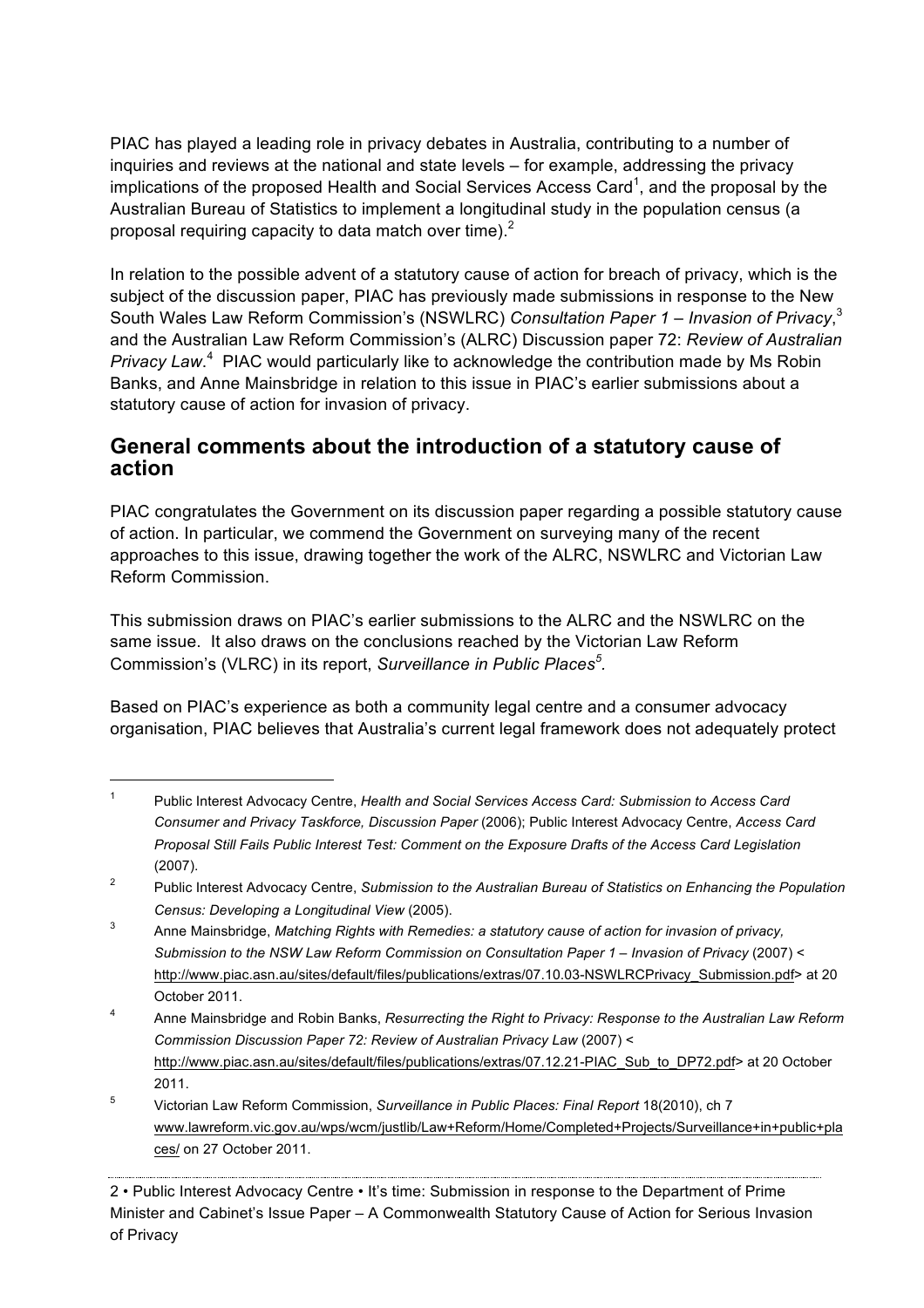Australians' privacy rights. PIAC strongly supports the introduction of a statutory cause of action for serious invasions of privacy.

PIAC contends that the best approach to how the cause of action should be formulated would involve a combination of the recommendations of the different law reform commissions. As a starting point, PIAC agrees with the NSWLRC's approach that persons should be protected 'in a broad range of contexts' from serious invasions of their privacy.<sup>6</sup> If the boundaries of a cause of action are too narrow, the cause of action will be of limited use and add little to the existing law.

On the other hand, PIAC recognises that the right to privacy is not an absolute right and should be subject to checks and balances.

As a stating point, PIAC would prefer a general cause of action, actionable without proof of damage broadly along the lines put forward by the NSWLRC. However, it would be helpful if the statute also included a non-exhaustive list of indicia of an invasion of privacy to provide courts (and the parties) with some guidance. PIAC considers that this model has the following advantages:

- it avoids the almost impossible task of providing a conclusive definition of the term 'privacy' (a step that could potentially limit 'privacy', and one that was avoided, rightly in our view, by the ALRC)<sup>7</sup>;
- it is open-ended and inclusive, which would build sufficient flexibility into the proposed cause of action for it to be appropriately adapted to changing social and technological circumstances; and
- it strikes an appropriate balance between being a general, but structured cause of action.

Turning to the appropriate test for the proposed statutory cause of action, PIAC contends that the threshold test should be that there is an invasion of privacy 'if the conduct of another person invaded the privacy that the individual was reasonably entitled to expect'. However, PIAC disagrees with the ALRC and NSWLRC's view that the different public interests should be incorporated into the cause of action itself.

Instead, PIAC prefers the VLRC's approach to this issue, and contends that it is more appropriate for countervailing rights and interests as one of a number of defences to the proposed cause of action. In determining whether there has been a reasonable invasion of privacy, PIAC agrees with the list of relevant considerations put forward by the NSWLRC.

In this submission, PIAC has chosen to comment only on specific questions related to areas where it has expertise. In particular, this submission comments on the need to introduce a statutory cause of action, elements of a proposed cause of action and defences. Additionally, PIAC emphasises that in order to make the proposed action accessible to disadvantaged or marginalised groups, that whatever decision-making or dispute-resolution body is given the responsibility of adjudicating privacy invasion cases, the general rule should be that each party bears its own costs.

 <sup>6</sup> New South Wales Law Reform Commission, *Report 120*: Invasion of Privacy *(2009)* 

www.lawlink.nsw.gov.au/lawlink/lrc/ll\_lrc.nsf/vwFiles/R120.pdf/\$file/R120.pdf/ on 24 October 2011, [1.20].

<sup>7</sup> Australian Law Reform Commission, *Report 108-For Your Information: Australian Privacy Law and Practice* (2008), http://www.alrc.gov.au/publications/report-108> at 24 October 2011, [1.31]-[1.68].

Public Interest Advocacy Centre • It's time: Submission in response to the Department of Prime Minister and Cabinet's Issue Paper – A Commonwealth Statutory Cause of Action for Serious Invasion of Privacy• 3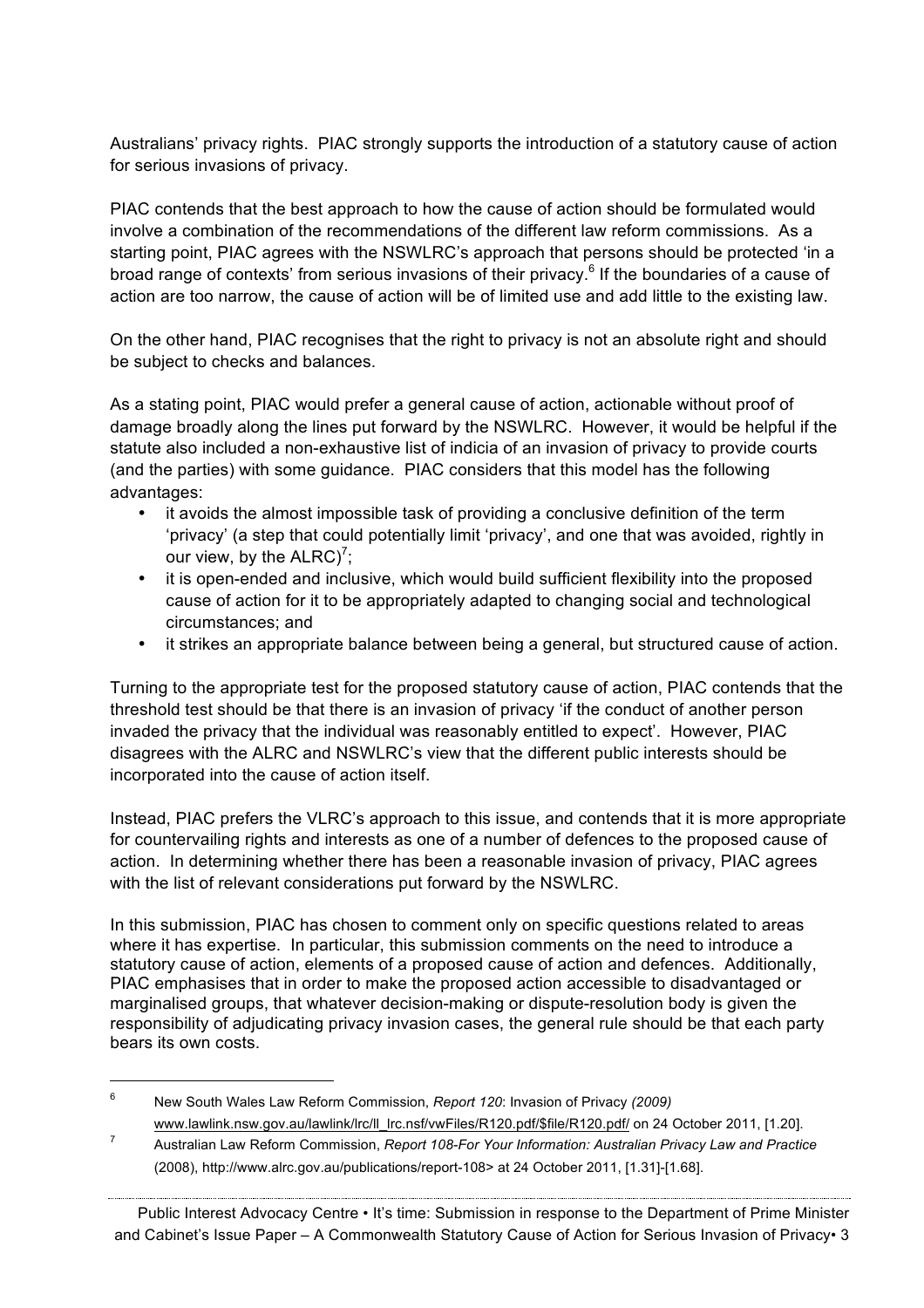......... 4 • Public Interest Advocacy Centre • It's time: Submission in response to the Department of Prime Minister and Cabinet's Issue Paper – A Commonwealth Statutory Cause of Action for Serious Invasion of Privacy

. . . . . . . . . . . . .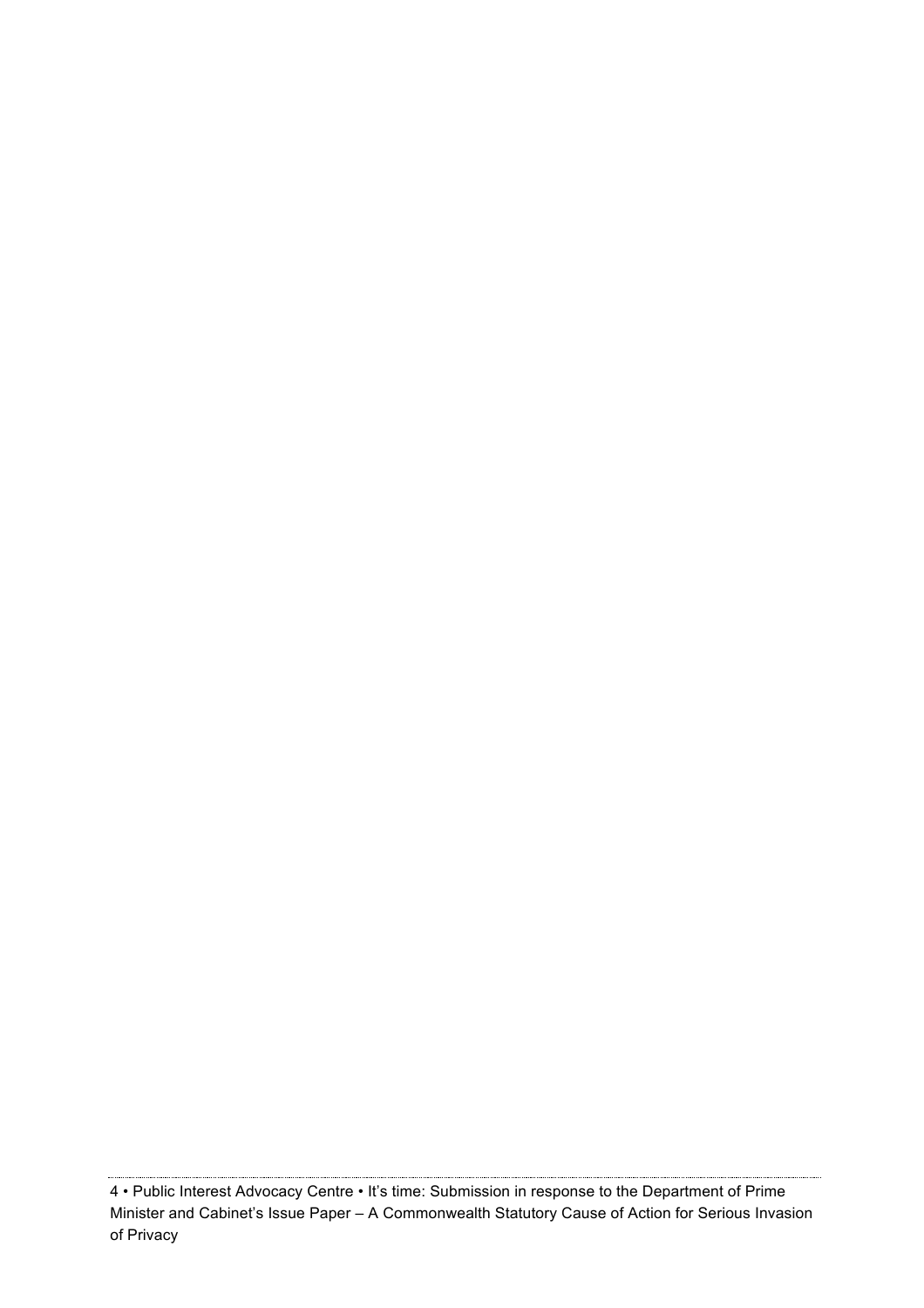# **PIAC's comments in response to specific questions**

### 1. **Do recent developments in technology means that additional ways of protecting individuals' privacy should be considered in Australia?**

The Hon Michael Kirby AC CMG has referred to 'the extraordinary capacity of technology today to offer fresh ways of invading privacy'.<sup>8</sup> There can be no doubt that the advent of technological developments, such as the internet and social networking sites, have made individual privacy increasingly vulnerable to attack. For example, technology now exists that makes it possible for security agencies to track people via their mobile phones and to obtain information about their internet use effectively in real-time.<sup>9</sup> There is also an increased incidence of surveillance in all areas of public life, frequently justified as a counter-terrorism measure.<sup>10</sup>

Most Australians regard privacy as important and expect a high level of privacy protection. A national survey commissioned by the Office of the Federal Privacy Commissioner in 2007 found that technological developments have increased Australians' privacy concerns. In particular, the survey found that 50% of Australians are more concerned about giving personal information over the internet than they were two years ago and 25% of Australians claim that they provide false information in online forms as a way of protecting their privacy.<sup>11</sup>

We note the ALRC's detailed treatment of the issue in its report '*For Your Information: Australian*  Privacy Law and Practice<sup>-12</sup> and endorse the ALRC's general approach to responding to the challenges that technological change poses for protecting individuals' privacy.

### **2. Is there a need for a cause of action for serious invasion of privacy in Australia?**

PIAC strongly supports law reform to broaden the legal protection of privacy rights and interests. The existing legal framework is woefully inadequate and lags well behind regimes for the protection of privacy in overseas jurisdictions.

The current regulatory regime does not adequately protect the privacy of Australians. The PPIP Act and the Privacy Act focus on information privacy (or 'data protection') and fail to protect against invasions of privacy that involve interference with one's person or territory.

- <sup>9</sup> Tom Allard, 'Spy Laws Track Mobile Phones', *Sydney Morning Herald* (Sydney) 17 September 2007, 1.
- $10$  Ibid.

 <sup>8</sup> Michael Kirby, 'Privacy – In the Courts' (2001) *University of NSW Law Journal* <sup>2</sup> http://www.austlii.edu.au/au/journals/UNSWLawJl/2001/2.html > 17 November 2011.

<sup>11</sup> Office of the Privacy Commissioner, *Media Release: National Privacy Survey – ID Theft, ID Scanning and Online Privacy Concerns Are On the Rise* (28 August 2007), Office of the Australian Information Commissioner http://www.privacy.gov.au/aboutprivacy/attitudes at 4 November 2011, p 5.

<sup>12</sup> Australian Law Reform Commission, *Report 108-For Your Information: Australian Privacy Law and Practice* (2008), http://www.alrc.gov.au/publications/report-108> at 24 October 2011, ch 10.

Public Interest Advocacy Centre • It's time: Submission in response to the Department of Prime Minister and Cabinet's Issue Paper – A Commonwealth Statutory Cause of Action for Serious Invasion of Privacy• 5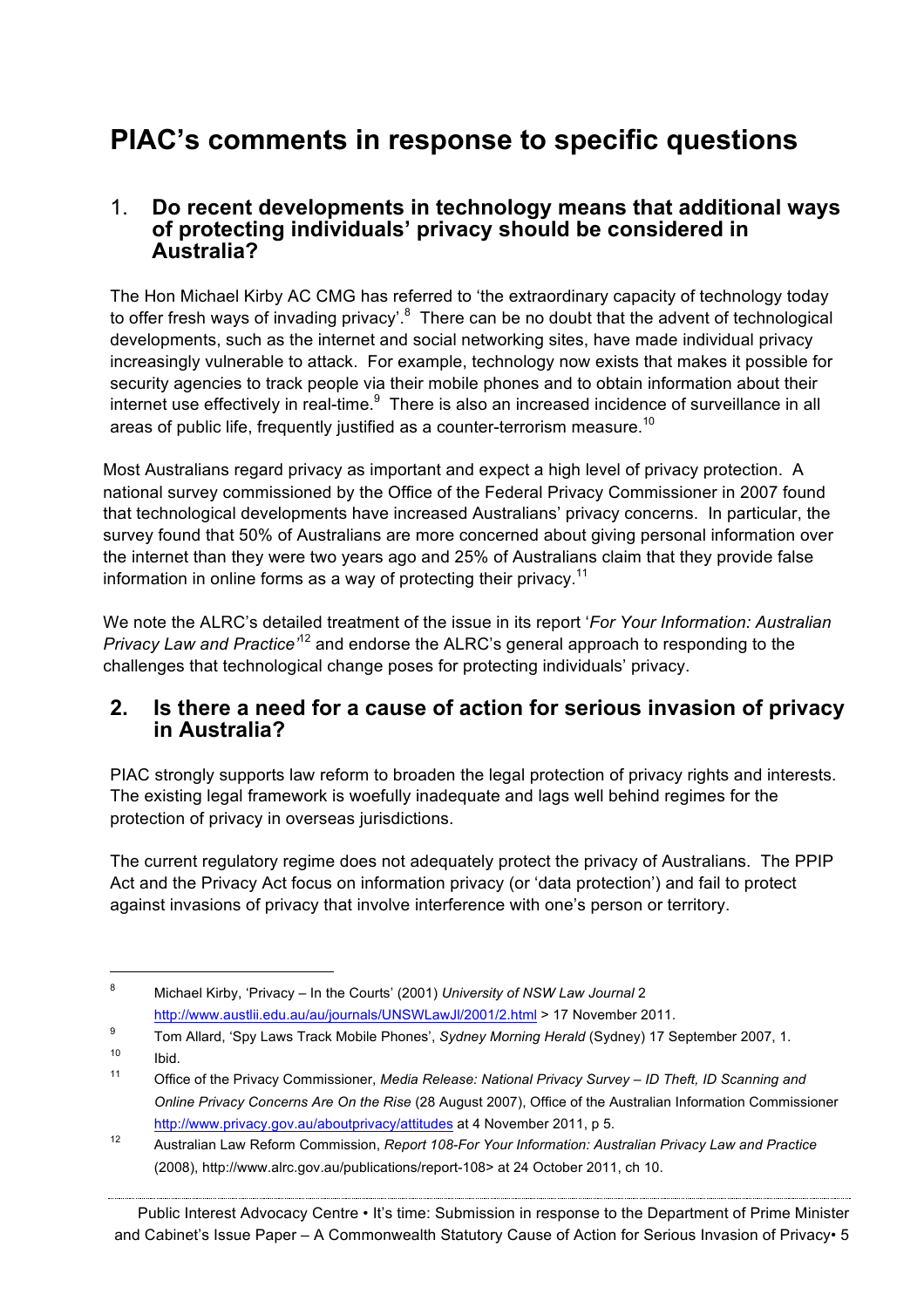Additionally, both Acts contain a myriad of exemptions, which are overbroad in their scope and serve to undermine the effectiveness of the respective statutes. Some of these include:

- the exemption for 'employee records' in the Privacy Act;<sup>13</sup>
- the exemption for small businesses from the Privacy Act;<sup>14</sup>
- the exemption for 'media organisations' from the Privacy Act;<sup>15</sup>
- exemptions to the definition of 'personal information' in the PPIP Act.<sup>16</sup>

It has been PIAC's experience in privacy litigation that respondents tend to push exemptions to the limit, rather than agreeing that they ought properly be construed narrowly given the beneficial nature of the legislation. In one case, PIAC acted for a client whose medical records had been exposed inadvertently on the internet by an employee of the hospital that the client had attended for medical treatment. The respondent hospital argued strenuously that it was not a 'public sector agency' under the PPIP Act and the client, despite having been subjected to a serious breach of her privacy, elected to settle the matter rather than to proceed to a hearing because of the uncertainty surrounding jurisdictional issues.

In some instances, there has been a failure to use existing laws that are intended to protect privacy. For example, Division 3A of the *Children (Criminal Proceedings) Act 1987* (NSW) (**CCP Act**) makes it a criminal offence to publish or broadcast the name, or any identifying information, of a young person who is involved in criminal proceedings at any time before, during or after the proceedings. Despite this, the media routinely identify children and young people involved in criminal proceedings in New South Wales.<sup>17</sup>

In PIAC's experience, criminal proceedings are rarely initiated where an offence pursuant to this provision has been committed and PIAC is only aware of one successful prosecution of this offence to date.<sup>18</sup> As a consequence of failure to enforce the law in this area, children and their families often endure negative consequences beyond the punishment meted out by the criminal justice system. For example, PIAC is aware of children who have experienced significant difficulties securing placements in schools and other educational and vocational institutions as a

 <sup>13</sup> *Privacy Act 1988* (Cth) s 7B(3).

<sup>14</sup> *Privacy Act 1988* (Cth) s 6C(1). The effect of this provision, when read in conjunction with the definitions of 'small business' and 'small business operator' in section 6D is that businesses with an annual turnover of \$3 million or less have been exempt from the *Privacy Act 1988* (Cth). This exemption has been heavily criticised, as an estimated 94 percent of businesses fall below the limit: see, for example Parliament of Australia – House of Representatives Standing Committee on Legal and Constitutional Affairs, *Advisory Report on the Privacy Amendment (Private Sector) Bill 2000* (2000), chapter 2.

<sup>15</sup> *Privacy Act 1988* (Cth) s 7B(4).

<sup>16</sup> *Privacy and Personal Information Protection Act 1998* (NSW) s 4(3).

<sup>17</sup> For example, Channel 7's *Today Tonight* program broadcast a story on 1 March 2005 that directly identified 'DR', one of two young persons killed as a result of a motor vehicle collision following a police pursuit in Macquarie Fields. The story also made false claims about DR's criminal history.

<sup>&</sup>lt;sup>18</sup> Mr Alan Jones was prosecuted under s 11 CCP Act (s 11 was repealed and replaced by Division 3A in 2009) in in 2005 in relation to a broadcast on Radio Station 2GB in July 2005. Mr Jones subsequently appealed to the District Court who dismissed his appeal in the case of *lan Belford Jones; Harbour Radio Pty Ltd; Nationwide News Pty Ltd v R* [2008] NSWDC 8.

<sup>6</sup> • Public Interest Advocacy Centre • It's time: Submission in response to the Department of Prime Minister and Cabinet's Issue Paper – A Commonwealth Statutory Cause of Action for Serious Invasion of Privacy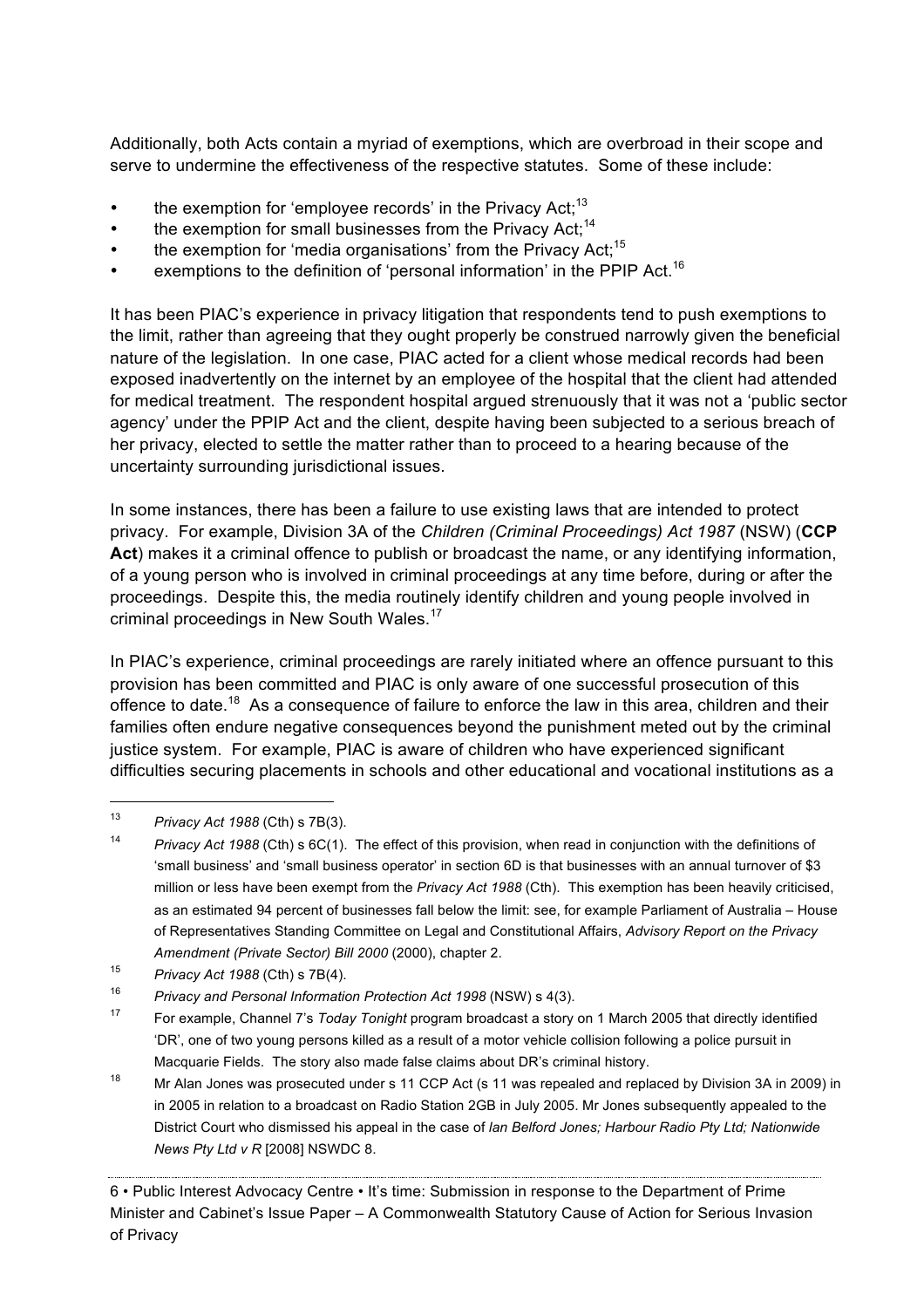result of public disclosure of their involvement in the criminal justice system. In the absence of a general right to take legal action for invasion of privacy, there is limited legal recourse available to those affected by the media's flagrant disregard of the law.

A second example of some of the limitations of existing privacy laws is highlighted by PIAC's experience representing a woman who was detained at Villawood Detention Centre following a raid by the Department of Immigration and Citizenship on a massage parlour in NSW. A journalist and photographer from the *Daily Telegraph* accompanied the Department on the raid and a few days later an article about the raid was published titled 'Exposing Sydney's Sex Slave Traders'. The article did not disclose our client's name, but identified her nationality and the fact that she had been detained at Villawood. At the time, she was the only woman of that nationality at the detention centre and so was identified by members of her community and fellow detainees. She subsequently suffered harassment and was ostracised by her family and community.

In 2005, PIAC wrote to the Office of the Privacy Commissioner (OPC) alleging that the Department had interfered with her privacy under the Privacy Act. The OPC then asked the parties to engage in conciliation, which continued for almost four years. When conciliation reached an impasse, the OPC indicated that it was minded to terminate the complaint under s 41(2)(a) of the Privacy Act, which would have left our client with no opportunity to appeal against the decision. As a result our client felt that she had little choice but to accept the Department's offer of \$10 000 compensation for her psychiatric injury, which she had suffered as a result of the publication of the article.

PIAC's client was extremely unhappy with the outcome of the complaint and felt that there was no justice in her case. While our client had been able to make a complaint under the Privacy Act, because the OPC had the power to terminate the complaint, without providing any avenue of appeal from this decision, this remedy was effectively illusory. Our client had also initially considered bringing a common law claim but abandoned this aspect of her complaint because of the uncertain state of the common law regarding a tort of privacy.

The deficiencies in the current legal system mean that a person may have no legal recourse and/or remedies in the following circumstances:

- A man with an intellectual disability is filmed without his knowledge or consent while he is defecating in a public place. The film is subsequently shown on the internet.<sup>19</sup>
- Personal information about a convicted inmate is disclosed to the media by the Department of Correctional Services. The inmate's spouse and children suffer hurt, humiliation and distress as a result. Although they can bring a complaint before the relevant public authority, they are not entitled to any monetary compensation if the complaint is upheld.<sup>20</sup>
- A NSW Police officer releases the name of a person suspected of a crime to the media, and asserts that the information related to 'core policing functions'.<sup>21</sup>

<sup>&</sup>lt;sup>19</sup> This is based on a real situation.

<sup>20</sup> This is a hypothetical example based upon the operation of *Privacy and Personal Information Protection Act 1998* (NSW) ss 53(7A) and 55(4A)

<sup>21</sup> Section 27 of the *Privacy and Personal Information Protection Act 1998* (NSW) gives the NSW Police an exemption from the Information Protection Principles other than in relation to their administrative and educative

Public Interest Advocacy Centre • It's time: Submission in response to the Department of Prime Minister and Cabinet's Issue Paper – A Commonwealth Statutory Cause of Action for Serious Invasion of Privacy• 7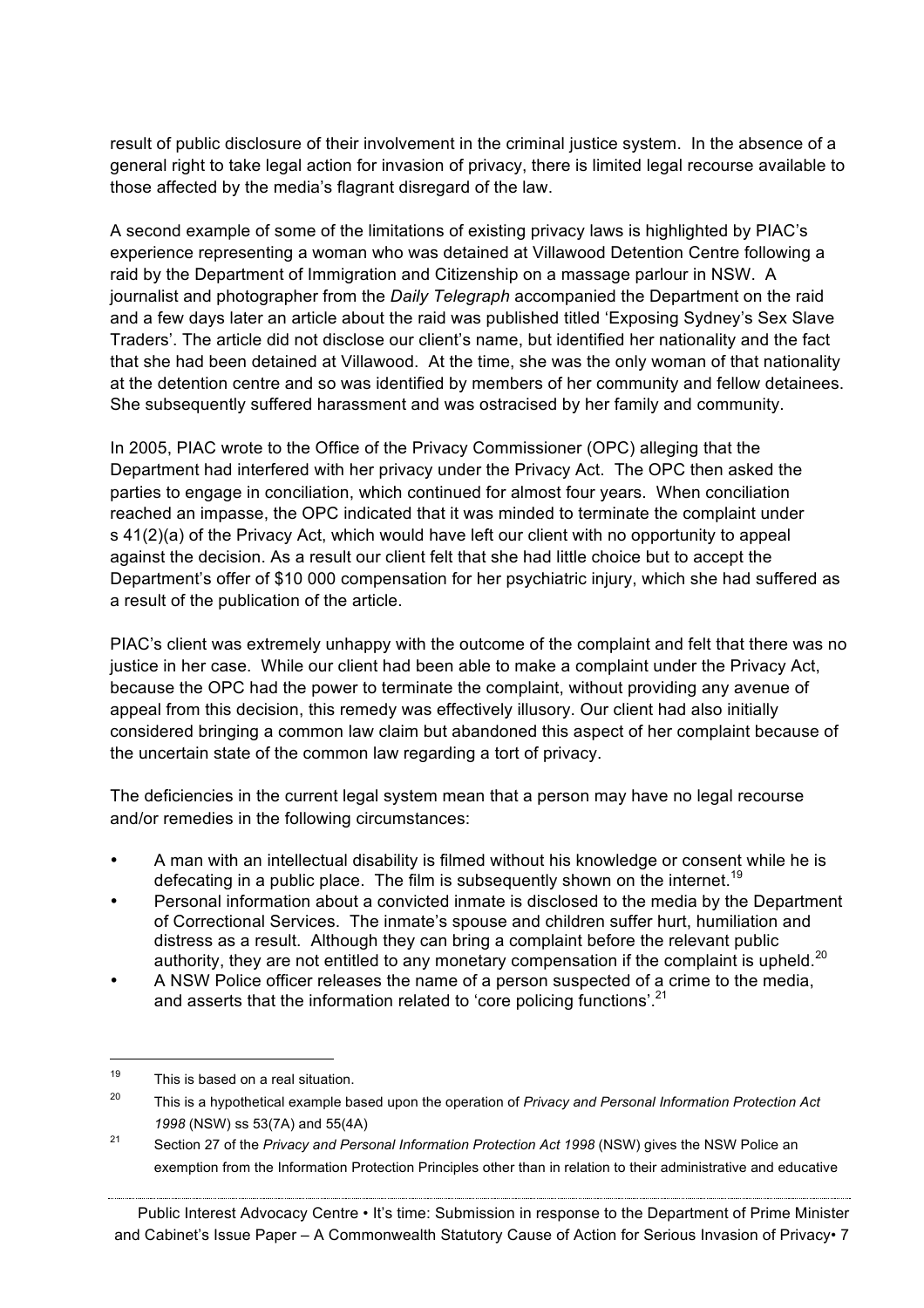- A teenage girl suffers humiliation and distress upon finding out that she was secretly filmed while getting changed at a swimming pool. The girl has no means of seeking any civil compensation.<sup>22</sup>
- A man left a copy of a video tape of him having sex with an ex-girlfriend with her father, showed the tape to another person and threatened to show it to her employee. The court concluded that there was no legal redress. $^{23}$

A general cause of action for the protection of privacy would provide legal recourse and potential remedies in these situations. It would also bring Australia into step with other common law jurisdictions such as the United Kingdom and New Zealand, as well as with most European nations. Finally, it would give effect to Australia's international obligations under Article 17 of the International Covenant on Civil and Political Rights.<sup>24</sup>

### *Recommendation:*

*There should be a general statutory cause of action for invasion of privacy in Australia.*

### **3. Should any cause of action for serious invasion of privacy be created by statute or be left to development at common law?**

PIAC does not believe that the recognition of a cause of action for breach of privacy should be left to the incremental development by the courts of the common law. As a general principle, significant law reform should occur via the legislature. The failure of the legislature to act provides tacit encouragement to the judiciary to fill the legislative gap, thereby giving credence to Jeremy Bentham's tart description of the common law:

When your dog does anything you want to break him of, you wait till he does it, and then beat him for it. This is the way you make laws for your dog: and this is the way the judges make law for you and me. They won't tell a man beforehand what it is he should not do – they won't so much as allow of his being told: they lie by till he has done something which they say he should not have done, and then they hang him for it. $25$ 

Furthermore, the creation of a statutory cause of action would provide greater certainty and clarity about rights and responsibilities as legislation. It would also allow respondents to understand the scope of their obligations, to predict whether or not their conduct will give rise to legal liability for breach of privacy and to put into place appropriate procedures to minimise the risk of a breach.

functions. See HW v Commissioner of Police, New South Wales Police Service and Anor [2003] NSWADT 214 and *GA v Police* [2005] NSWADT 121.

<sup>22</sup> This is based on a real situation see http://www.belfasttelegraph.co.uk/news/local-national/secretly-filmed-teengirl-has-two-weeks-to-appeal-verdict-13482843.html on 17 November 2011.

<sup>25</sup> Jeremy Bentham, 'Truth versus Ashhurst' in (1823) 5 *Works of Jeremy Bentham* 231, 235.

8 • Public Interest Advocacy Centre • It's time: Submission in response to the Department of Prime

Minister and Cabinet's Issue Paper – A Commonwealth Statutory Cause of Action for Serious Invasion of Privacy

<sup>23</sup> *Giller v Procopets* [2004] VSC 113

<sup>&</sup>lt;sup>24</sup> International Covenant on Civil and Political Rights, opened for signature 16 December 1966, [1980] ATS 23 art 17 (entered into force generally on 23 March 1976).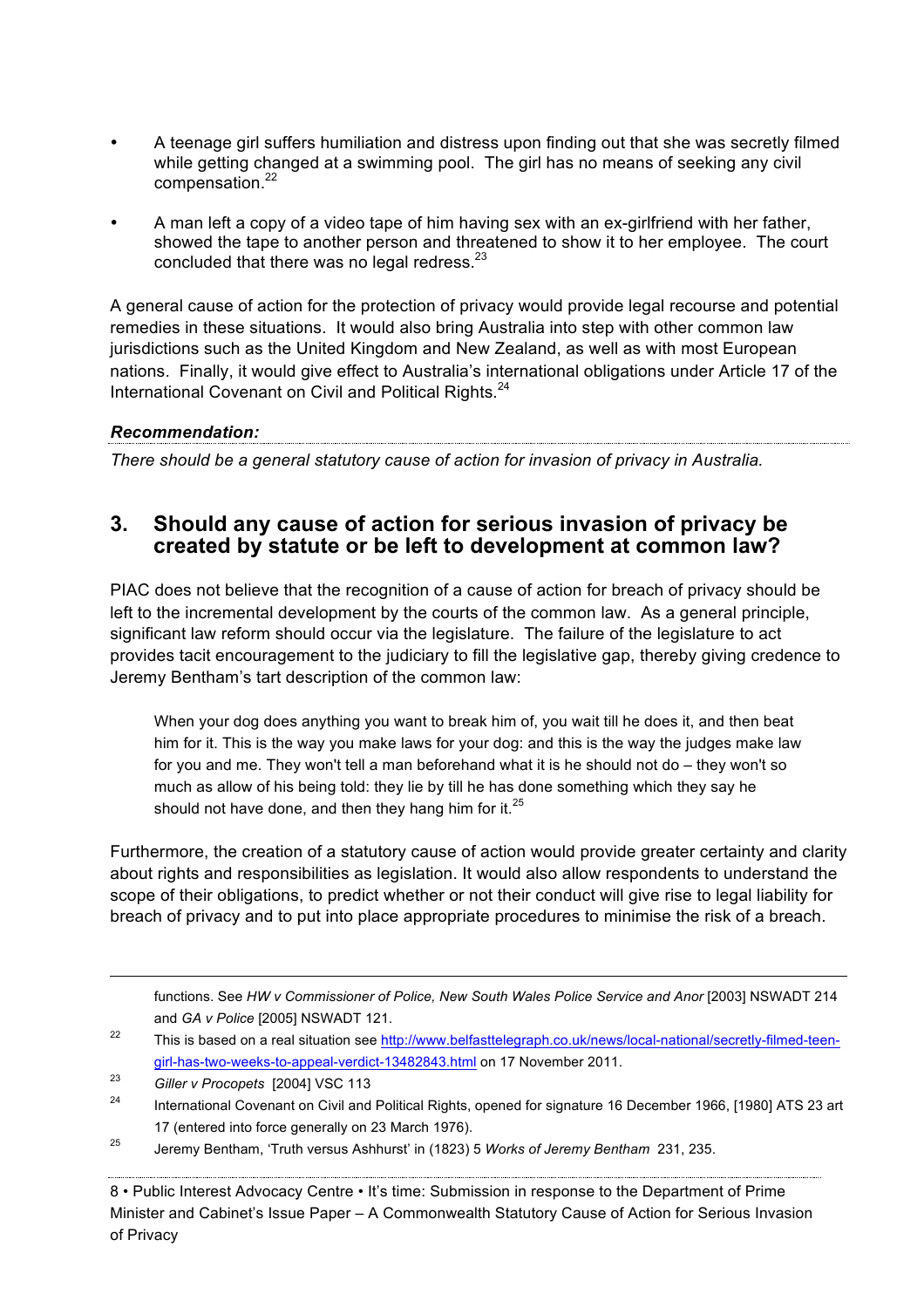It would also provide better protection of privacy as the cause of action could be drafted to properly protect privacy rights, as well as balancing those rights against other rights and interests, rather than trying to fit breaches of privacy into pre-existing legation actions, such as breach of confidence. Similarly, it would provide a more flexible and tailored approach to damages and remedies.

A statutory case of action for invasion of privacy is consistent with regimes that apply in New Zealand, as well as in some Canadian provinces (British Columbia, $^{26}$  Manitoba, $^{27}$ Saskatchewan<sup>28</sup> and Newfoundland<sup>29</sup>).

However, in any event, the reluctance of superior courts to date to develop a tort of privacy in Australia<sup>30</sup> suggests that common law development of such a tort may take a long time, and may never happen at all.

### **4. Is 'highly offensive' an appropriate standard for a cause of action relating to serious invasions of privacy?**

In our earlier submissions to both the ALRC and NSWLRC, PIAC argued that a more appropriate test of seriousness may be where the act complained of would be regarded as offensive to a reasonable person of ordinary sensibilities. PIAC took the view that the test of 'highly offensive' was too high and uncertain. In making this argument, PIAC referred to the comments of Nicholls LJ in *Campbell v MGN Ltd*:

[the] highly offensive formulation can all too easily bring into account, when deciding whether the disclosed information was private, considerations which go more properly to issues of proportionality; for instance, the degree of intrusion into private life, and the extent to which the publication was a matter of proper public concern. This could be a recipe for confusion.<sup>31</sup>

PIAC continues to hold this view. PIAC contends that an analogy can be made with the prohibition on racial vilification contained in s 18C of the *Racial Discrimination Act* 1976 (Cth) (**RDA**). Like vilification, the introduction of a statutory cause of action for invasions of privacy implicitly recognises that freedom of speech may be legitimately restricted in some cases. The key issue then becomes the appropriate test to be applied in determining those cases.

PIAC notes that the test for racial vilification under the RDA is that the behaviour is 'not done in private and is reasonably likely, in all the circumstances, to offend, insult, humiliate or intimidate another person or group'. Significantly, s 18C does not require that the public act is 'highly

 <sup>26</sup> *Privacy Act,* RSBC 1996, c 373 (British Columbia).

<sup>27</sup> *Privacy Act,* CCSM, 1987, cP125 (Manitoba).

<sup>28</sup> *Privacy Act,* RSS 1978, cP-24 (Saskatchewan).

<sup>29</sup> *Privacy Act,* RSNL 1996, cP-22 (Newfoundland).

<sup>30</sup> See for eg, *Giller v Procopets* [2004] VSC 113 and *Kalaba v Commonwealth of Australia* [2004] FCA 763 cf *Grosse v Purvis* (2003) QDC 151 and *Jane Doe v Australian Broadcasting Corporation and ors* [2007] VCC 281.

<sup>31</sup> *Campbell v MGN Ltd* [2004] 2 AC 457 at [22].

Public Interest Advocacy Centre • It's time: Submission in response to the Department of Prime Minister and Cabinet's Issue Paper – A Commonwealth Statutory Cause of Action for Serious Invasion of Privacy• 9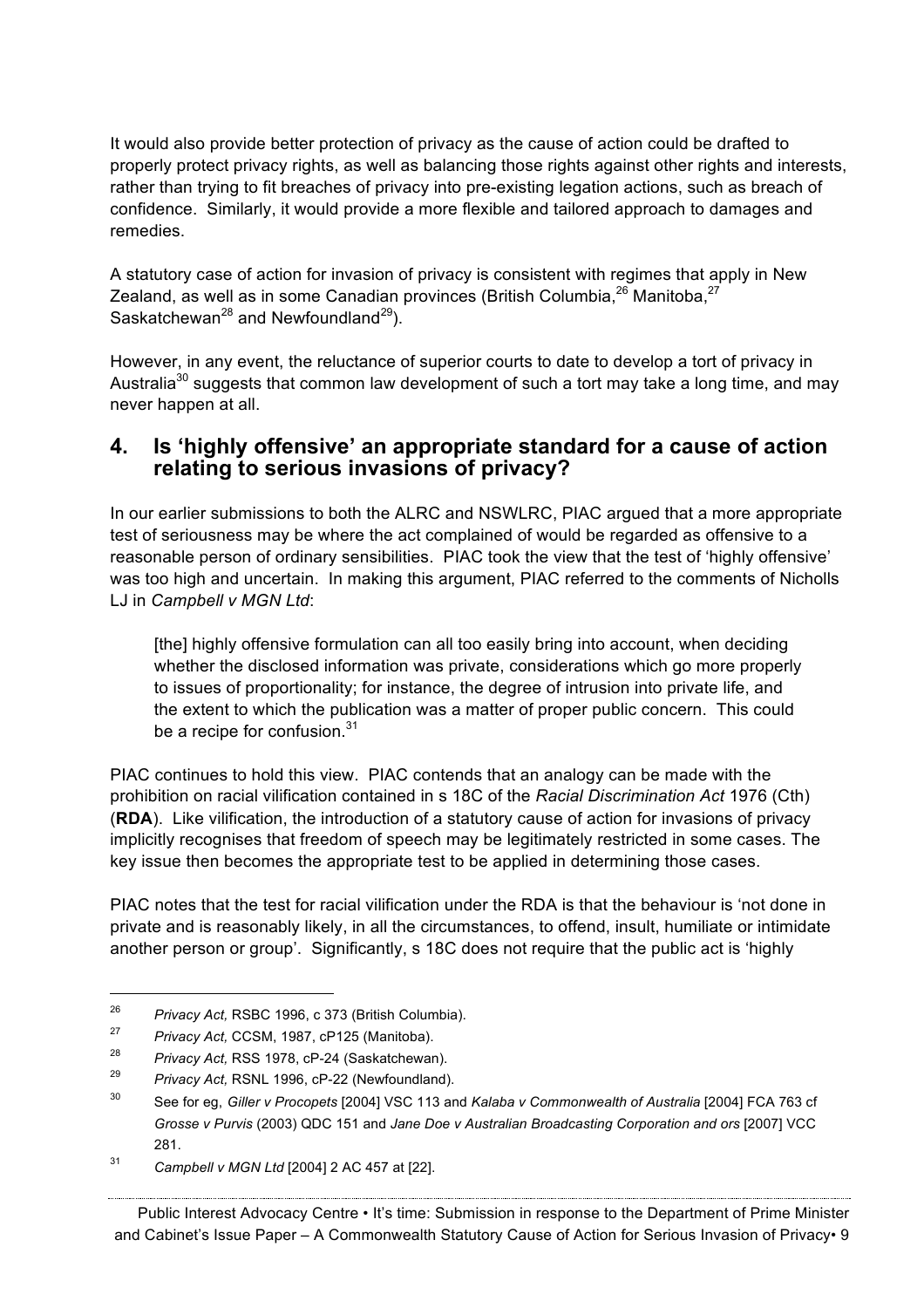offensive' or that the act was based on 'racial hatred'.<sup>32</sup> Similarly, PIAC takes the view that it is neither necessary nor appropriate to restrict the proposed cause of action to 'highly offensive' invasions of privacy.

PIAC prefers the approach taken by the NSWLRC, which concluded that the question whether the conduct is 'highly offensive' may be a relevant consideration as part of the 'nature of conduct' but it should not form a separate limb of the threshold test.<sup>33</sup>

### *Recommendation:*

*The legislation should provide that an individual has a cause of action against another person for invasion of privacy if she/he can show that the other person invaded her/his that the individual was reasonably entitled to expect in all the circumstances.*

*The legislation should provide that in considering whether there has been an invasion, relevant considerations include:*

- *a. The nature of the subject matter that it is alleged should be private;*
- *b. The nature of the conduct concerned (including the extent to which a reasonable person of ordinary sensibilities would consider the conduct to be offensive);*
- *c. The extent to which the individual has a public profile;*
- *d. The extent to which the individual is or was in a position of vulnerability;*
- *e. The conduct of the individual and of the alleged wrongdoer both before and after the conduct concerned (including offer to make amends or an apology);*
- *f. The effect of the conduct on the health, welfare and emotional well-being of the individual;*
- *g. Whether the conduct concerned contravened a provision of a statute of an Australian jurisdiction; and*
- *h. Any other relevant matter.*

### **5. Should the balancing of interests in any proposed cause of action be integrated into the cause of action (ALRC or NSWLR) or constitute a separate defence (VLRC)?**

PIAC agrees that the right to privacy is not an absolute right and that it should, in certain circumstances, give way to certain countervailing rights and obligations such as the right to freedom of expression and national security. However, it should not be forgotten that there is also a significant 'public interest' in maintaining privacy and upholding confidences.<sup>34</sup>

10 • Public Interest Advocacy Centre • It's time: Submission in response to the Department of Prime

Minister and Cabinet's Issue Paper – A Commonwealth Statutory Cause of Action for Serious Invasion of Privacy

 <sup>32</sup> For a review of the legislative history of s 18C of the *Racial Discrimination Act 1976* (Cth) see *Eaocock & Ors v Bolt* [2011] FCA 1103, Bromberg J at [191]-[206]. Although, the threshold test has been the subject of criticism, see for eg, Dan Meagher, 'So Far So Good?: A Critical Evaluation of Racial Vilification Laws in Australia', [2]]4] Federal Law Review 10.

<sup>33</sup> NSWLRC, above n 6, [5.9], [5.11].

<sup>34</sup> See, eg, *Attorney-General v Guardian Newspapers Ltd (No 2)* [1990] 1 AC 109, per Lord Keith of Kinkell at 2.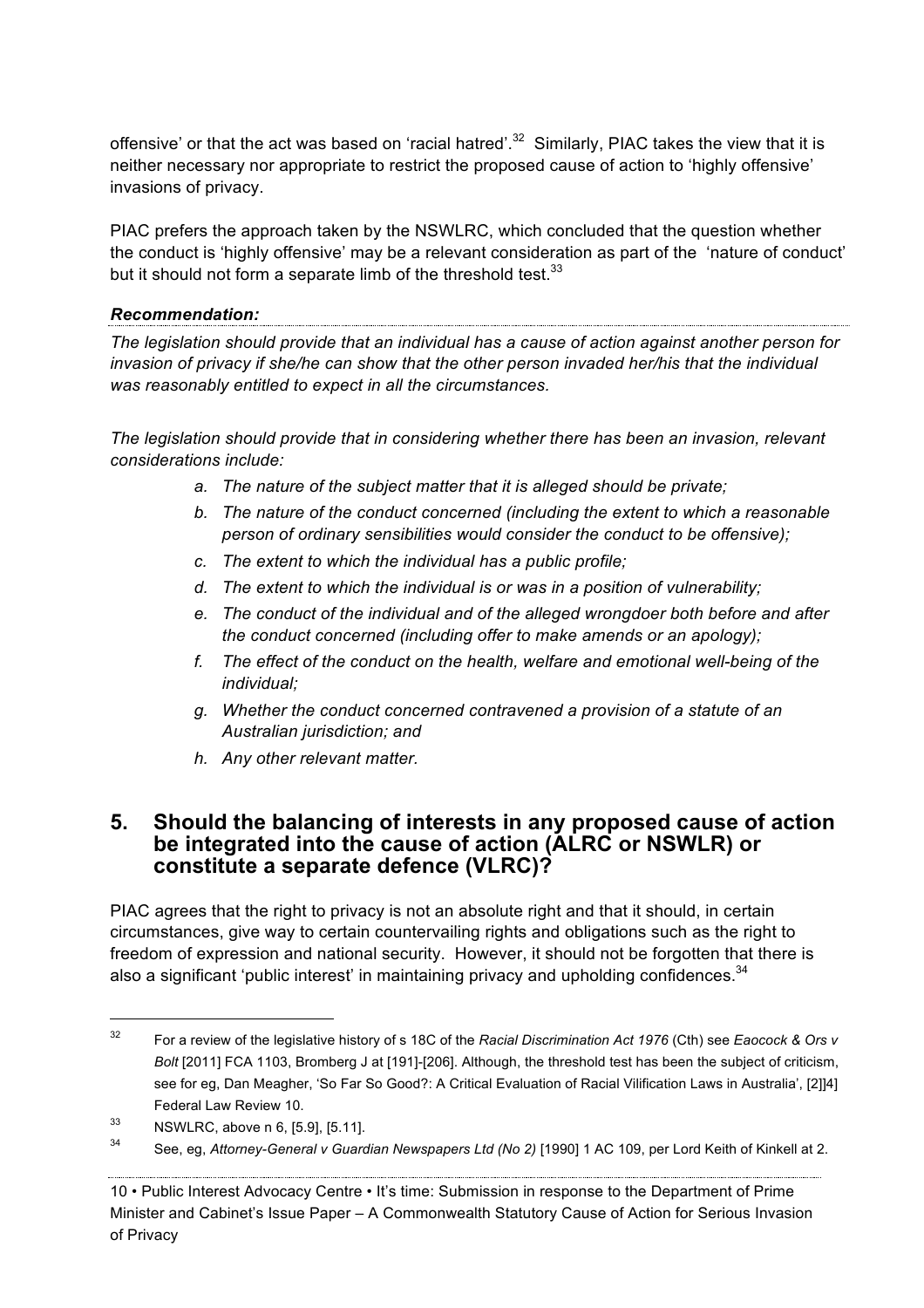In determining how the different rights and interests should be balanced against one another. PIAC prefers the approach taken by the VLRC, namely that the balancing of interests should constitute a defence to a prima facie case for invasion of privacy.

PIAC contends that there are two problems with the alternative approach of incorporating a balancing test into the cause of action itself. First, it places an unreasonably onerous evidentiary burden on plaintiffs and is likely to discourage the bringing of claims under the statute. Further, the question of balancing countervailing public interests really only arises where the respondent seeks to rely on a public interest defence.

### *Recommendation:*

*One of the defences to the proposed cause of action should be that the respondent's conduct was in the public interest, where public interest is a limited concept and not any matter that the public may be interested in.*

### **6. How best could a statutory cause of action recognise the public interest in freedom of expression?**

The common law has long recognised that the public interest requires the maintenance of freedom of expression. This relates to the free flow of information, the freedom to hold and impart ideas and the right of the public to be informed on matters of public interest.

However, as noted above in response to Question 5, freedom of expression is not absolute and needs to be balanced against the right to privacy. PIAC takes the view that the most appropriate place for this balancing process to take place is as a separate defence.

PIAC notes that some jurisdictions take into account the 'newsworthiness' of information when considering whether or not the right to freedom of expression should qualify the right to privacy.<sup>35</sup> PIAC considers that this test is too broad, and risks privileging freedom of expression over privacy to the extent that a statutory cause of action for the protection of privacy could be rendered meaningless.

It is important to distinguish between whether it is in the public interest to make something known, or whether it is simply 'interesting' to the public to make something known. PIAC favours a 'legitimate public concern' test as was applied in the New Zealand case of *Hosking v Runting* [2005] 1 NZLR 1. This test considers whether there is legitimate public concern in the information or material to justify publication and whether in the circumstances those to whom publication is made can reasonably be said to have a right to be informed of it. $36$ 

<sup>&</sup>lt;sup>35</sup> The general approach in the United States, driven by the First Amendment, permits the publication of 'newsworthy information'. The *Privacy Act* RSS 1978 cP-24 (Saskatchewan) s 4(1)(e) contains a defence that the violation was necessary and incidental to newsgathering and reasonable in the circumstances.

<sup>36</sup> *Hosking v Runting* [2005] 1 NZLR 1 [133] – [134].

Public Interest Advocacy Centre • It's time: Submission in response to the Department of Prime Minister and Cabinet's Issue Paper – A Commonwealth Statutory Cause of Action for Serious Invasion of Privacy•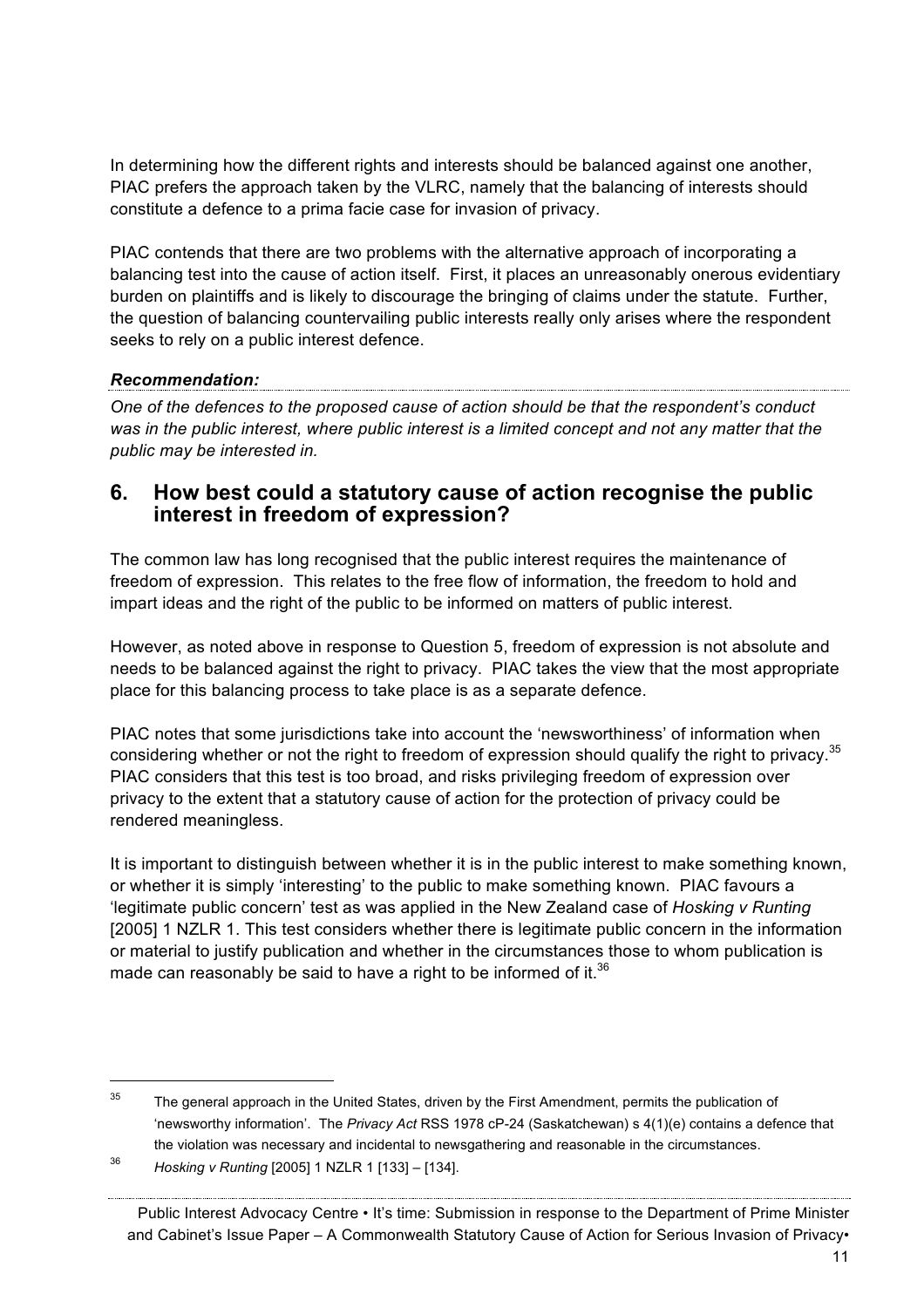### **7. Is the inclusion of 'intentional' or 'reckless' as fault elements for any proposed cause of action appropriate, or should it contain different requirements as to fault?**

PIAC reiterates the comments it made in its earlier submission to the ALRC about this issue:

PIAC agrees that a person or entity should be liable for acts that deliberately or wilfully invade a plaintiff's privacy. PIAC also agrees that liability should extend to reckless acts, where, for example, the defendant deliberately ignored a risk of harmful consequences arising from an action, or failed to give any thought as to whether there was any such risk.

In PIAC's view, the action should also extend to negligent acts on the part of the defendant. In some cases, negligent acts can lead to extremely serious breaches of privacy, where the impact can be just as serious for the plaintiff as that of a deliberate or reckless breach. For example, in one matter, PIAC acted for a client whose medical records were exposed on the internet by an employee of the hospital that she had been attending for treatment. Although the employee's act was negligent, rather than deliberate or reckless, the impact on the client was catastrophic because of her vulnerability and the sensitivity of the information disclosed, which included information about treatment for a psychiatric illness.

Many systemic breaches of privacy may be due to negligence, rather than to reckless or intentional acts. For example, an organisation with inadequate security procedures might unwittingly release personal information about a number of its clients. It is inappropriate that victims of these breaches of privacy should have no legal recourse. Restricting liability to reckless or intentional acts may also discourage organisations from taking steps to ensure that their privacy management systems are adequate, and may encourage indifference to privacy protection. <sup>37</sup>

As with other laws that protect against breaches of fundamental human rights, such as antidiscrimination laws, it is important that laws protecting the right of privacy do not require the plaintiff to establish intention. To do so would be to set the bar too high, and fail to encourage compliance promotion activities.

Finally, PIAC notes that the VLRC agreed that there may be some cases where the invasion of privacy was caused by a negligent act but it is still sufficiently serious that it should be protected under the proposed cause of action.<sup>38</sup>

### *Recommendation:*

*The proposed cause of action should not be limited to intentional or reckless acts.*

**8. Should any legislation allow for the consideration of other relevant matters, and, if so, is the list of matters proposed by the NSWLRC necessary and sufficient?**

 <sup>37</sup> Mainsbridge, above n 4, 24-26.

<sup>38</sup> VLRC, above n 5, [7.143].

<sup>12</sup> • Public Interest Advocacy Centre • It's time: Submission in response to the Department of Prime Minister and Cabinet's Issue Paper – A Commonwealth Statutory Cause of Action for Serious Invasion of Privacy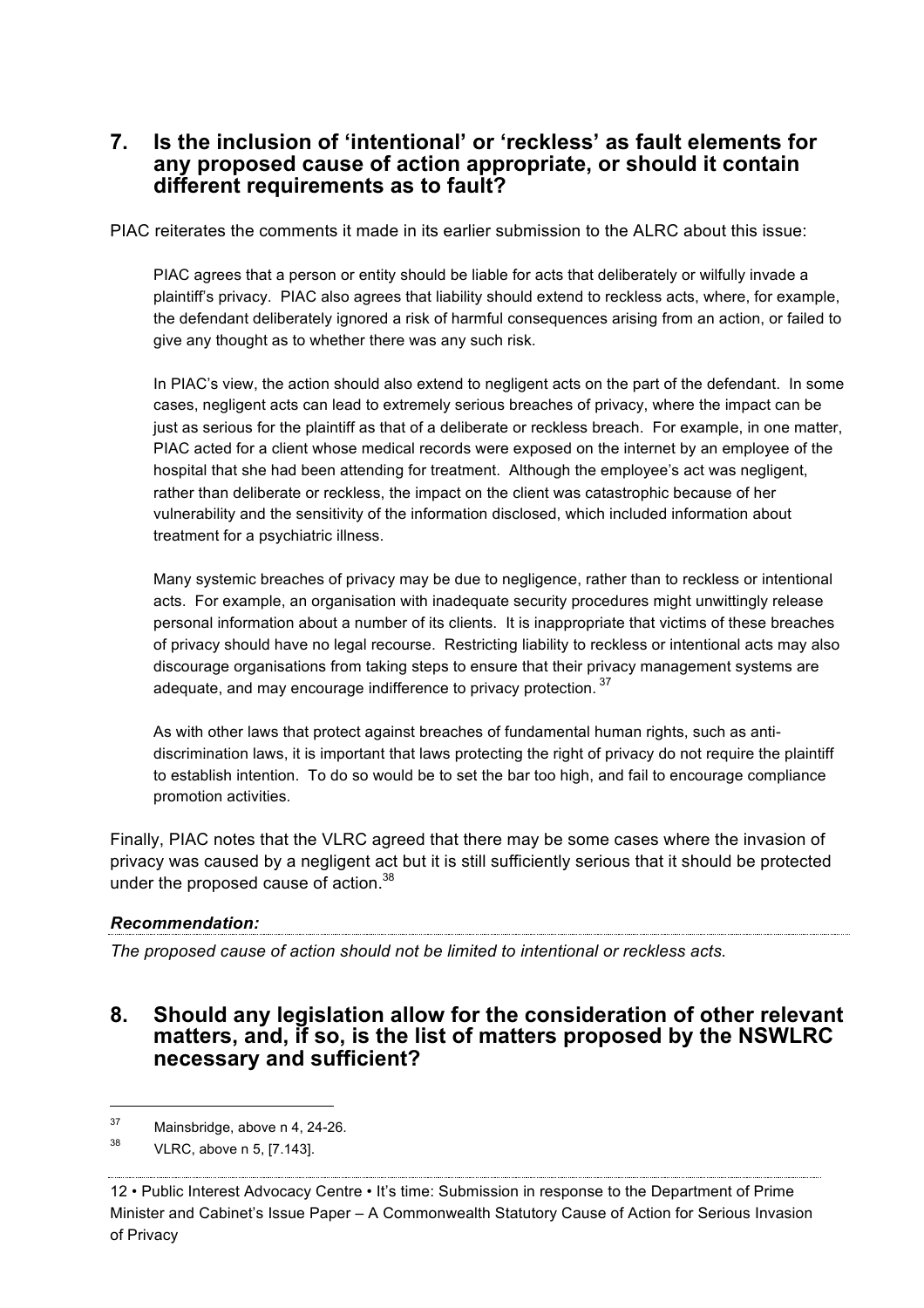PIAC takes the view that it would be useful to include a list of relevant considerations when determining whether there has been a breach of privacy.

Broadly speaking, PIAC supports the proposed list of considerations put forward by the NSWLRC.  $39$  In particular, PIAC strongly agrees with proposed 74(3)(a)(y), namely that the individual is or was in a position of vulnerability, should be taken into account when determining if there has been an invasion of privacy.

On the other hand, PIAC is concerned about the suggestion that the relationship between the individual and wrongdoer should be a consideration under proposed 74(3)(a)(iii). PIAC is not convinced that the relationship between the parties should dictate whether there is a reasonable expectation of privacy. Taking the example given by the NSWLRC that there is more likely to be an expectation of privacy as between a couple in a stable relationship than between two people engaged in an adulterous relationship as to whether their sex life should remain private, PIAC does not believe that such clear cut distinctions can be made on the basis of the relationship between the parties. For example, should a patient have a different expectation about the privacy of the health information that she provides to a medical clinic that she attends once as opposed to health records that are in the possession of her regular doctor? PIAC contends that the more important considerations in both examples are adequately covered by the other considerations contained in the proposed list.

Finally, PIAC suggests that consideration be given to adding an additional consideration allowing a court to take into account whether the breach of privacy was systemic, repeated or ongoing.

*Recommendation: The legislation should provide that in considering whether there has been an invasion, relevant considerations include:*

- *a. the nature of the subject matter that it is alleged should be private;*
- *b. the nature of the conduct concerned (including the extent to which a reasonable person of ordinary sensibilities would consider the conduct to be offensive);*
- *c. the extent to which the individual has a public profile;*
- *d. the extent to which the individual is or was in a position of vulnerability;*
- *e. the conduct of the individual and of the alleged wrongdoer both before and after the conduct concerned including offer to make amends or an apology);*
- *f. the effect of the conduct on the health, welfare and emotional well-being of the individual;*
- *g. whether the conduct concerned contravened a provision of a statute of an Australian jurisdiction;*
- *h. whether the conduct concerned is systemic, repeated or ongoing; and*
- *i. any other relevant matter.*

### **9. Should a non-exhaustive list of activities which could constitute an invasion of privacy be included in the legislation creating a**

 $39$  NSWLRC, above n 6, 35-45.

Public Interest Advocacy Centre • It's time: Submission in response to the Department of Prime Minister and Cabinet's Issue Paper – A Commonwealth Statutory Cause of Action for Serious Invasion of Privacy•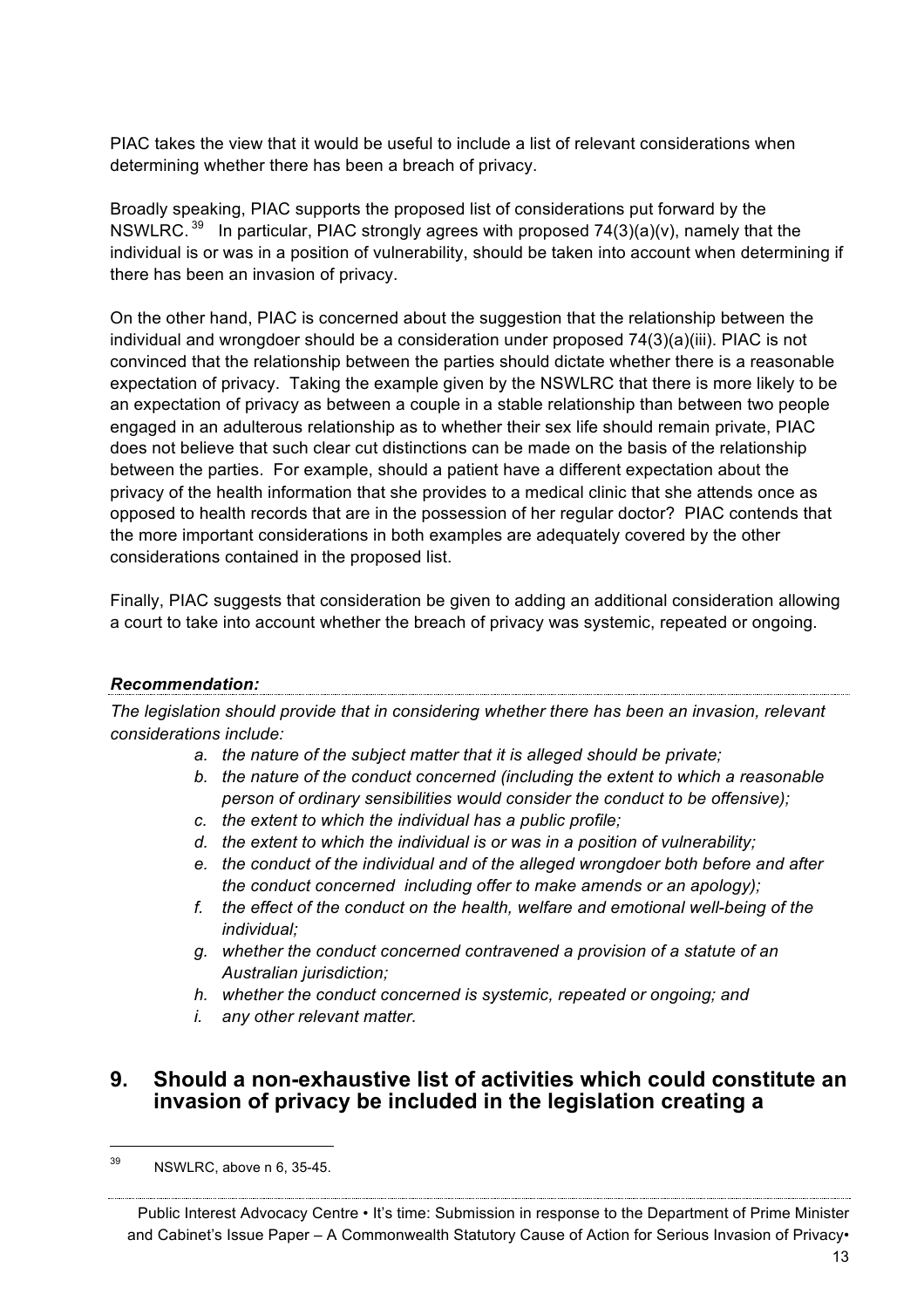### **statutory cause of action, or in other explanatory material? If a list were to be included, should any changes be made to the list proposed by the ALRC?**

In our earlier submission to the ALRC, PIAC supported the inclusion of non-exhaustive list of the types of conduct that might amount to invasions of privacy on the basis that such a list would provide certainty and clarity by giving context to the cause of action and the circumstances in which it might arise. It also allows for appropriate development of the law to meet changing social and technological circumstances.

So far as the proposed types of conduct are concerned, PIAC made the following comments:

PIAC is concerned that the wording of (a) may be too narrow. Sometimes conduct that is invasive of privacy takes place outside the realm of a person's home or family life. For example, the defendant in *Grosse v Purvis*<sup>40</sup> persistently loitered at or near the plaintiff's places of work and recreation, as well as near her place of residence. He also made repeated offensive phone calls to her while she was at work. In our view, any act that intrudes upon the privacy or seclusion of the plaintiff should come within the cause of action, regardless of where it takes place and whether or not it involves family in some way.

PIAC takes the view that (b) should be extended to also make it clear that there is an invasion of privacy if a person discloses information, documentation or material obtained by unauthorised surveillance. In many cases, it is not just the act of surveillance itself that leads to an invasion of privacy, but also the subsequent use that is made of material gained during surveillance (for example, publication of the material by the media).

Finally, PIAC submits that (d) should be broadened to take account of physical privacy intrusions such as unreasonable search and seizure, or media harassment. These intrusions may not necessarily result in disclosure of sensitive facts relating to an individual's private life, but they may nonetheless amount to arbitrary or unlawful interference with privacy.<sup>41</sup>

*Recommendation: The proposed cause of action should also include a non-exhaustive list of what may constitute an invasion of privacy, including:*

- *(a) interference with an individual's home or family life;*
- *(b) being subjected to unauthorised surveillance or that surveillance being disclosed or published;*
- *(c) interference with an individual's written or electronic correspondence; and*
- *(d) sensitive facts relating to an individual's private life being disclosed.*

### **10. What should be included as defences to any proposed cause of action?**

14 • Public Interest Advocacy Centre • It's time: Submission in response to the Department of Prime

 <sup>40</sup> [2003] QDC 151.

<sup>41</sup> Mainsbridge, above n 4, 23-24.

Minister and Cabinet's Issue Paper – A Commonwealth Statutory Cause of Action for Serious Invasion of Privacy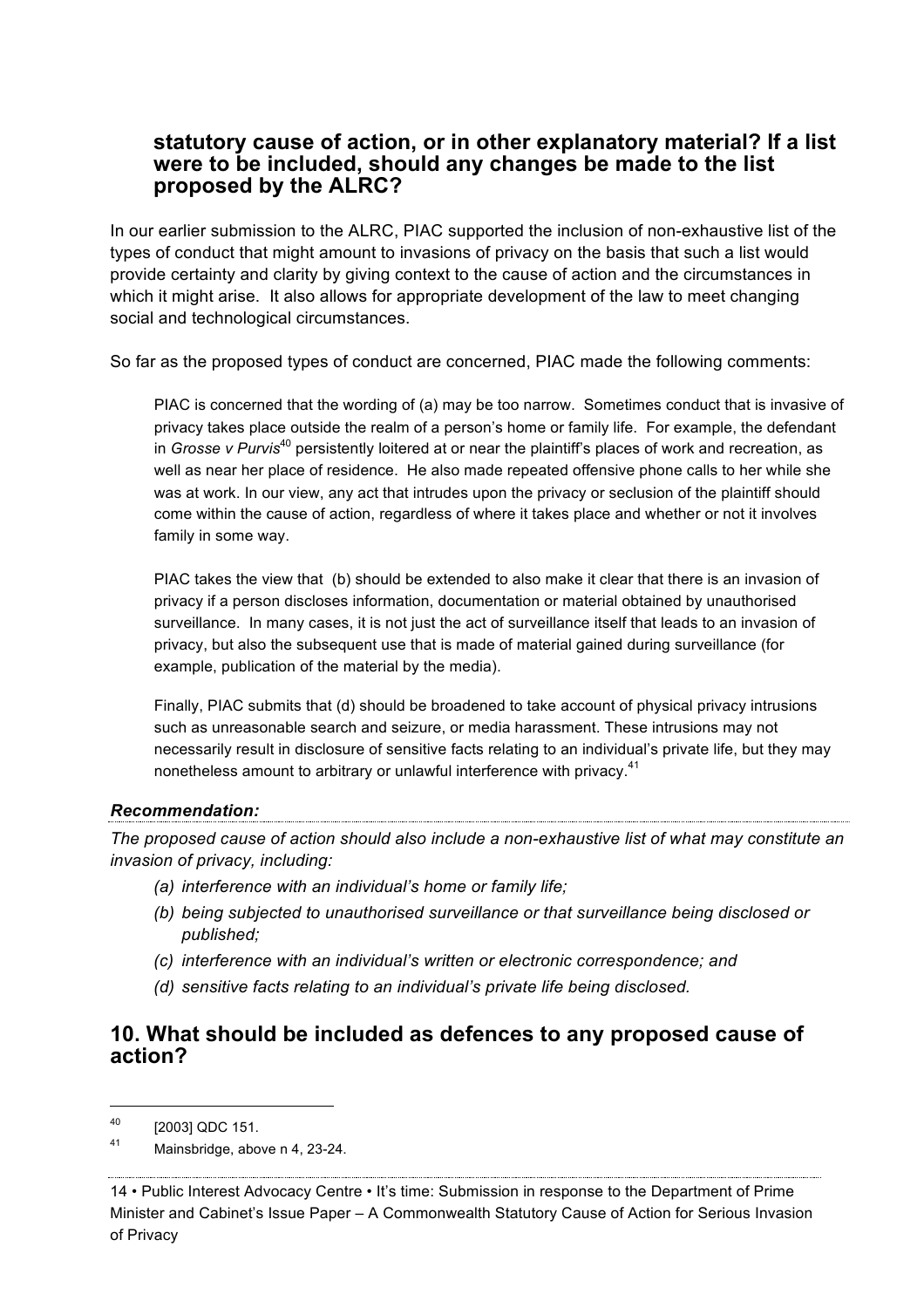Subject to the comments below about consent, PIAC supports the list of defences contained in the VLRC report.<sup>42</sup> In particular, PIAC agrees with the VLRC's recommendation that the public interest defence should specify that 'public interest is a limited concept and not any matter the public may be interested in<sup>'.43</sup>

In relation to the issue of consent, PIAC suggests that this issue should form part of the cause of action rather than a defence. This was the approach adopted by both the ALRC<sup>44</sup> and the NSWLRC.<sup>45</sup> However, as PIAC noted in its earlier submission to the NSWLRC, the issue of consent is complex. It is important to recognise that some people may have limited or no capacity to give or refuse consent (in a meaningful sense) to an invasion of privacy. For example, minors, people in detention, people with intellectual disability and people with mental illness may face barriers in exercising their privacy rights, including consent. Similarly, where (as is often the case) consent is sought through the fine print of a contract that is unlikely to be considered with care by a consumer, consent becomes illusory.

The statutory cause of action should be framed so that it takes account of whether consent is given genuinely and freely, is not obtained by fraud or duress, and demonstrates actual agreement between the parties.

PIAC notes that in some circumstances, it may actually be impossible to refuse consent to what is potentially a breach of privacy. For example, one cannot meaningfully consent, or refuse, to being subjected to video surveillance when standing in a lift or using an automatic teller machine. In most, if not all such circumstances, there is no alternative to using the particular facility to access services.

 <sup>42</sup> VLRC, above n 5, 7-1.149-7.150.

<sup>43</sup> VLRC, n 5 above, 7.187.

<sup>44</sup> ALRC, above n 12, 74.159.

<sup>45</sup> NSWLRC, above n 6, 46.

Public Interest Advocacy Centre • It's time: Submission in response to the Department of Prime Minister and Cabinet's Issue Paper – A Commonwealth Statutory Cause of Action for Serious Invasion of Privacy•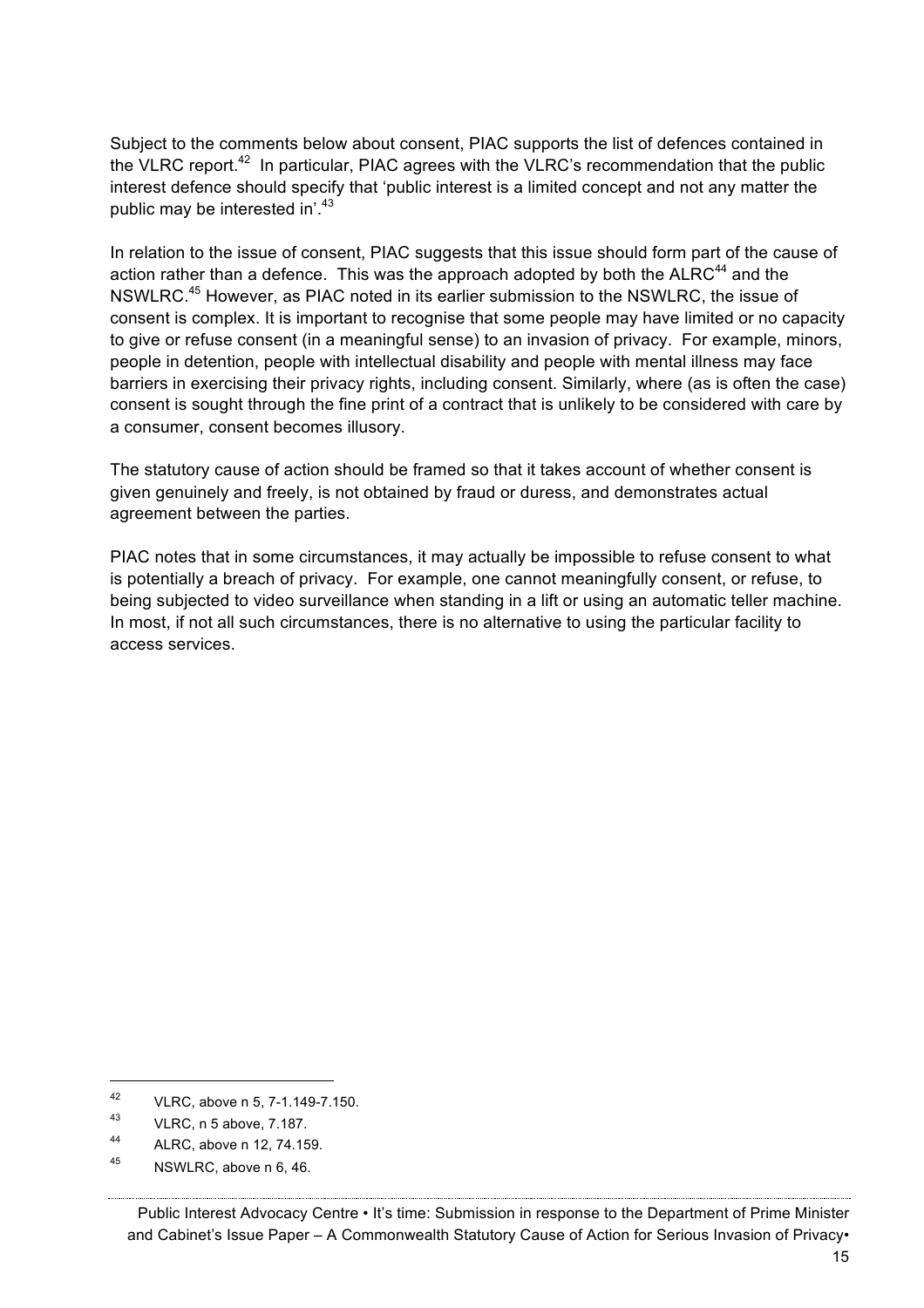### *Recommendation:*

*The legislation should provide that all of the following are defences to a prima facie invasion of a person's privacy:*

- *The alleged wrong-doer's conduct was incidental to the lawful right of defence of person or property, and was a reasonable and proportionate response to the threatened harm;*
- *The alleged wrong-doer's conduct was authorised or required by law;*
- *The alleged wrong-doer is a police or public officer who was engaged in his/her duty and his/her conduct was neither disproportionate to the matter being investigated nor committed in the course of a trespass;*
- *The alleged wrong-doer's conduct was in the public interest, was in the public interest, where public interest is a limited concept and not any matter that the public may be interested in.*

*The legislation should provide that there will not be an invasion of privacy if the individual has provided full and informed consent to the invasion of privacy.*

### **11. Should particular organisations or types of organisations be excluded from the ambit of any proposed cause of action, or should defences be used to restrict its application?**

PIAC strongly disagrees with the suggestion that particular organisations or types of organisations should be automatically excluded from the operation of the proposed cause of action. There seems no principled justification for such a general 'carve out'. Furthermore, PIAC notes that none of the ALRC, NSWLRC nor the VLRC supported this proposal.

### **12. Are the remedies recommended by the ALRC necessary and sufficient for, and appropriate to, the proposed cause of action?**

PIAC supports the inclusion of a broad list of remedies such as that put forward by the ALRC. Breaches of privacy may arise in a wide range of circumstances, and it therefore seems appropriate to enable the court to tailor the remedy to the breach that occurred.

In relation to the ALRC's proposed list of remedies, PIAC opposes (a) on the basis that there may be circumstances where an invasion of privacy may be of such a malicious or high-handed manner that it warrants an award of exemplary damages. The threat of exemplary damages may also serve as a deterrent, thereby giving some 'teeth' to the legislation.

Whereas, PIAC strongly supports the inclusion of non-monetary remedies (such as declarations and apologies) in the list of remedies. In many situations, these will provide the most appropriate redress for an invasion of privacy. However, in order to ensure that justice is actually achieved for those whose complaints are proven, it will be important to make provision for the enforcement of these non-monetary orders. PIAC notes that non-monetary orders of the NSW Administrative Decisions Tribunal (**ADT**) can be enforced as a judgment of the Supreme Court once the

16 • Public Interest Advocacy Centre • It's time: Submission in response to the Department of Prime Minister and Cabinet's Issue Paper – A Commonwealth Statutory Cause of Action for Serious Invasion of Privacy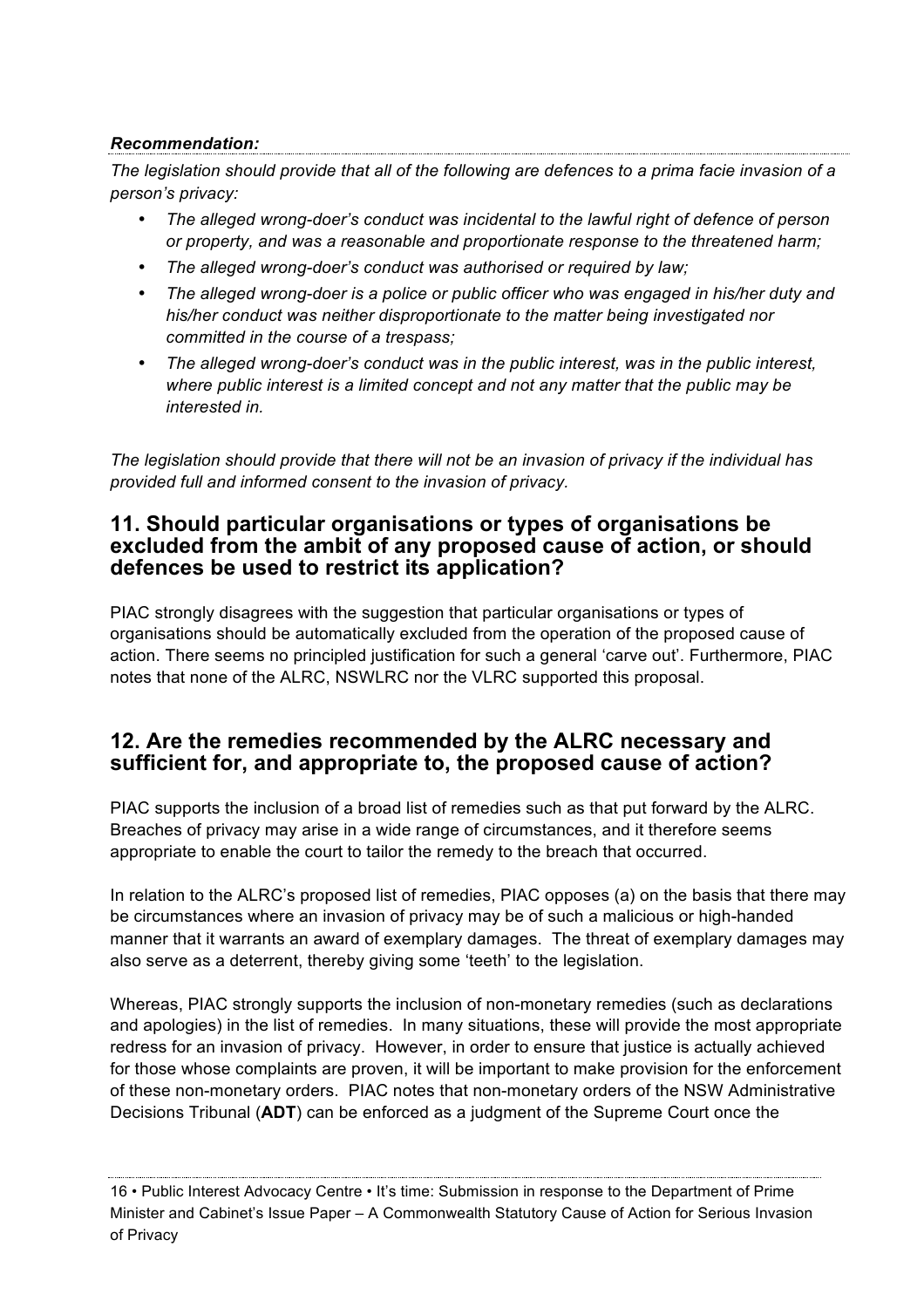Registrar of the ADT has filed a certificate setting out the terms of the order.<sup>46</sup> There is also provision in s 108(7) of the *Anti-Discrimination Act 1977* (NSW) (**ADA**) for the ADT to order the respondent to pay the complainant damages not exceeding \$40,000 if it fails to comply with an order of the ADT within a specified time set by the ADT. In PIAC's view, similar provisions would greatly strengthen a cause of action for invasion of privacy.

### *Systemic Breaches*

It is not uncommon for conduct breaching privacy to be widespread, institutionalised and affect large numbers of people. For example, as mentioned earlier, the media routinely release personal information about young people who have become involved in the criminal justice system. This impacts adversely on the young people and also on their families.

PIAC recommends the inclusion of a remedy that expressly gives the court power to order implementation of policy or procedures to protect against repetition of the breach. PIAC notes that there is provision in s 108(2)(e) of the ADA for the ADT to order the respondent to a vilification complaint to develop and implement a program or policy aimed at eliminating unlawful discrimination. PIAC submits that a similar provision in any legislation dealing with invasion of privacy would help to prevent further breaches of privacy and would also assist in bringing about cultural change in organisations that fail to take their privacy obligations seriously.

### *Recommendation:*

*The legislation should provide that the court (or tribunal) is empowered to choose the remedy, which can include one or more of the following remedies:*

- *(a) damages;*
- *(b) an account of profits;*
- *(c) an injunction;*
- *(d) an order requiring the respondent to apologise to the claimant;*
- *(e) a correction order;*
- *(f) delivery up and destruction of material;*
- *(g) declaration;*
- *(h) an order requiring an alleged wrong-doer to implement a policy or procedures to protect against repetition of the breach.*

### **13. Should the legislation prescribe a maximum award of damages for non-economic loss, and if so, what should that limit be?**

PIAC opposes the imposition of a 'cap' or ceiling on the amount of damages for non-economic loss that can be awarded for invasions of privacy. The problem with a ceiling is that if it is set too low, it will be inadequate to redress unlawful conduct, and will fail to deter recidivist respondents.

However if damages are to be limited, they should be set in accordance with defamation legislation, given that this protects an analogous right. For example, the *Defamation Act 2005* 

 <sup>46</sup> *Anti-Discrimination Act 1977* (NSW) s 114.

Public Interest Advocacy Centre • It's time: Submission in response to the Department of Prime Minister and Cabinet's Issue Paper – A Commonwealth Statutory Cause of Action for Serious Invasion of Privacy•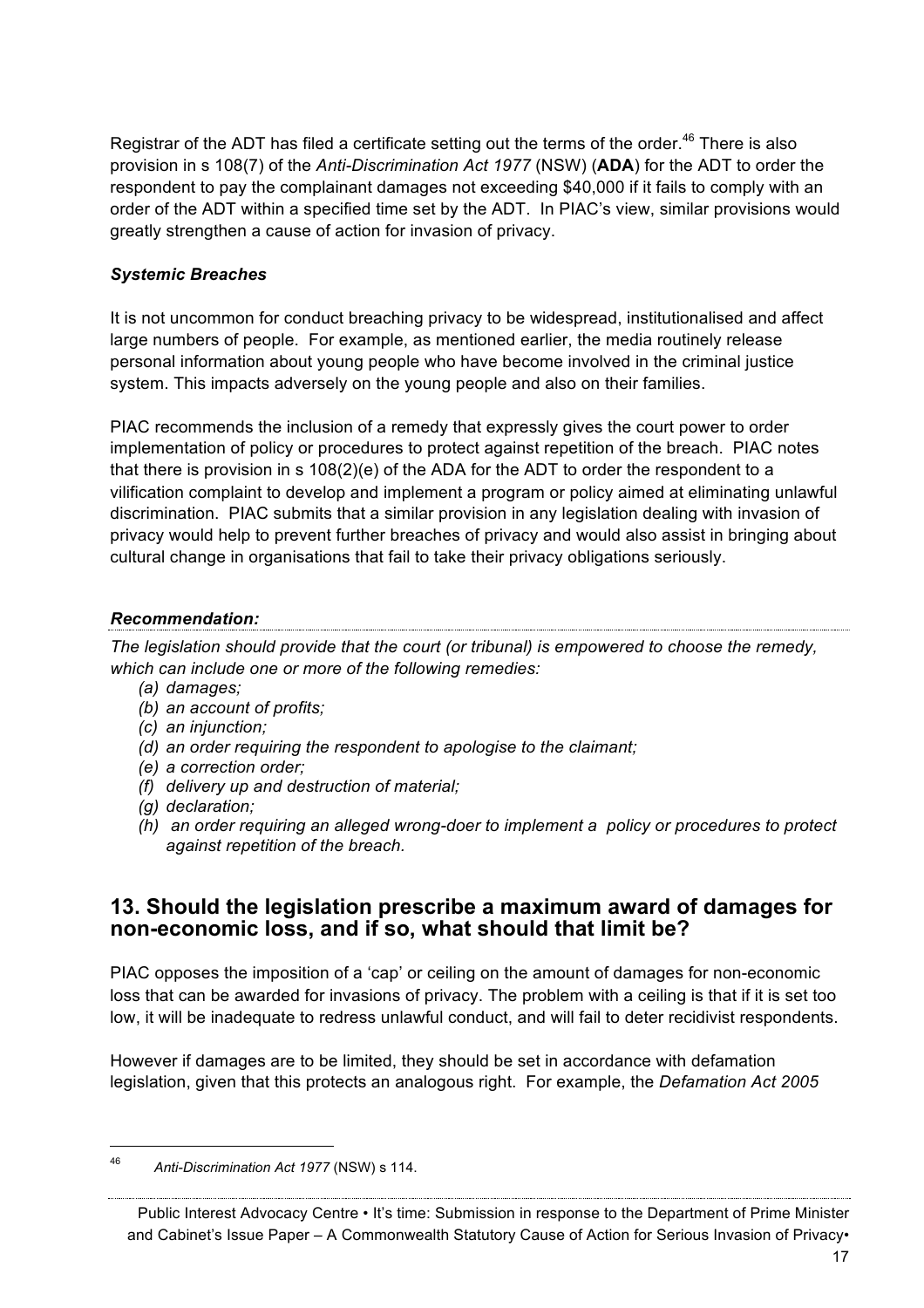(NSW) provides that the maximum amount of damages for non-economic loss that may be awarded is  $$250,000.<sup>47</sup>$ 

*Recommendation: The legislation should not include a cap on the amount of damages that could be awarded for non-economic loss because of an invasion of privacy.*

### **14. Should any proposed cause of action require proof of damage? If so, how should damage be defined for the purposes of the cause of action?**

PIAC contends that an invasion of privacy should be actionable *per se*. In many cases there will be a lack of clear, provable damage arising from a breach of privacy. This is unsurprising: privacy is a human right. As such, it is designed to protect a facet of one's individual dignity – a concept that is difficult to quantify, but no less important because of that fact.

The majority of the clients for whom PIAC has acted in breach of privacy matters have suffered distress, humiliation and insult as a result of invasions of their privacy, rather than any provable psychiatric or economic damage. In some cases, the effect of a breach of privacy may simply be to stop someone doing something that they would normally do. For example, if they have been subjected to unauthorised surveillance, they may feel reluctant to leave their home. In this type of situation, it is difficult to point to any provable damage in a legal sense.

PIAC notes that the privacy statutes of British Columbia, Saskatchewan, Manitoba, Newfoundland and Labrador all provide that the tort of violation of privacy is actionable per se.<sup>48</sup> This was also the approach recommended by the ALRC, NSWLRC and VLRC. PIAC supports this approach. Privacy is a fundamental human right; it should not be necessary to prove damage arising from its breach.

*Recommendation: The legislation should provide that the cause of actionable without proof of damage.*

### **16. Should any proposed cause of action be restricted to natural persons?**

PIAC submits that the proposed cause of action should be limited to natural persons. In this regard, PIAC endorses the approach of the ALRC on this question. Privacy is a *human* right, concerned with dignity and the value of the lives of human beings. It is inappropriate that the right to privacy extend to corporations or groups.

 <sup>47</sup> *Defamation Act 2005* (NSW), s 35(1).

<sup>48</sup> *Privacy Act* RSBC 1996 (British Columbia), c373, s 1(1); *Privacy Act* RSS 1978, cP-24 (Saskatchewan) s 2; *Privacy Act* CCSM cP125 (Manitoba) s 2(1); *Privacy Act* RSNL 1990 cP-22 (Newfoundland and Labrador) s 3(1).

<sup>18</sup> • Public Interest Advocacy Centre • It's time: Submission in response to the Department of Prime Minister and Cabinet's Issue Paper – A Commonwealth Statutory Cause of Action for Serious Invasion of Privacy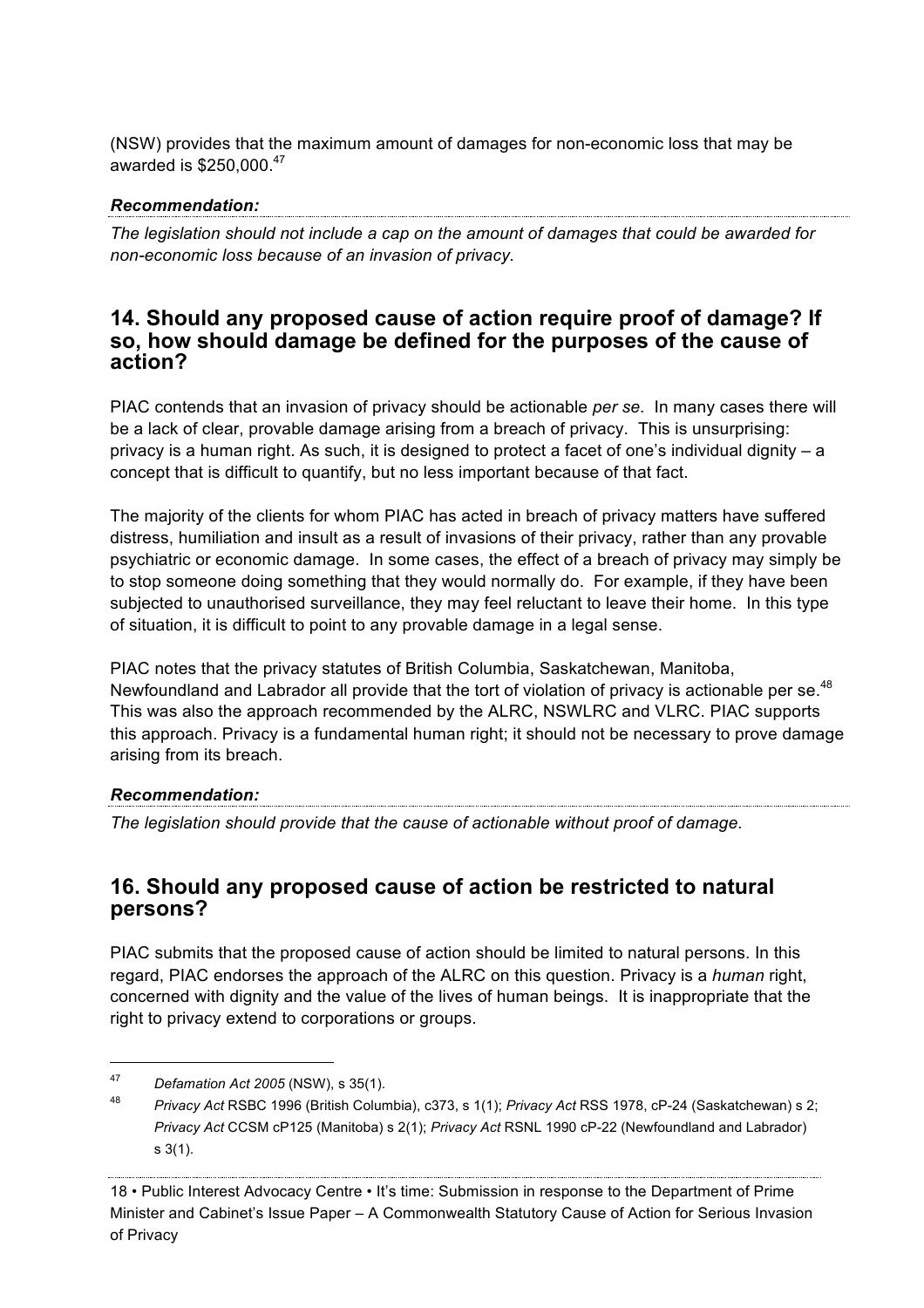PIAC notes the comments of Gleeson CJ in *ABC v Lenah Game Meats Pty Ltd*:

Some forms of corporate activity are private. For example neither members of the public, nor even shareholders, are ordinarily entitled to attend directors' meetings... However, the foundation of much of what is protected, where rights or privacy, as distinct from rights of property, are acknowledged, in human dignity. This may be incongruous when applied to a corporation.<sup>49</sup>

Corporations have adequate protection using other remedies such as causes of action based on property rights, contractual obligations, breach of confidence and injurious falsehood. Allowing corporations to rely on protections for human rights could potentially interfere with legitimate government attempts to regulate the activities of corporations for the benefit of the public.<sup>50</sup>

### *Recommendation:*

*The proposed cause of action should be limited to natural persons.*

### **17. Should any proposed cause of action be restricted to living persons?**

PIAC notes that most existing statutory causes of action for invasion of privacy lapse with the death of the person whose privacy has allegedly been invaded.<sup>51</sup> This can be seen as flowing from the fact that the right to privacy is generally seen as a personal right. It has also been justified on the basis that because the main mischief of an invasion of privacy is the mental harm and injured feelings suffered by an individual, only living individuals should be allowed to seek relief $52$ 

However, some actions may have a considerable impact on the privacy of the relatives of a deceased person (for example, the taking of photographs of their remains, or the publication of an article containing embarrassing information about their private life, or the manner in which they died). In these circumstances, it is appropriate that the relatives of the deceased person have some means of seeking compensation, or restraining further breaches of privacy. PIAC notes that in France, the right to privacy survives the death of the aggrieved and may be enforced by the family of deceased. $53$ 

<sup>&</sup>lt;sup>49</sup> *Australian Broadcasting Corporation v Lenah Game Meats Pty Ltd (2001) 208 CLR 199 [43] (per Gleeson CJ;* see similar comments of Gummow and Hayne JJ at [132]).

<sup>50</sup> See, for example, *McDonald Inc v Canada* [1995] 3 SCR 199 where a tobacco company was able to successfully challenge Canadian legislation that restricted the sale and advertising of tobacco products without a health warning, using human rights legislation.

<sup>51</sup> *Privacy Act* RSBC 1996 c373 (British Columbia) s 5; *Privacy Act* RSNL 1990 cP-22 (Newfoundland and Labrador) s 11; *Privacy Act* RSS 1978 cP-24 (Saskatchewan) s 10; and *Privacy Bill 2006* (Ireland) cl 15.

<sup>52</sup> Hong Kong Law Reform Commission, *Civil Liability for Invasion of Privacy* (2004) Recommendation 29 [12.24].

 $53$  A Gigante, 'Ice Patch on the information superhighway: foreign liability for domestically created content' (1996) *Cardozo Arts and Entertainment Law Journal* 523 at 543, note 113.

Public Interest Advocacy Centre • It's time: Submission in response to the Department of Prime Minister and Cabinet's Issue Paper – A Commonwealth Statutory Cause of Action for Serious Invasion of Privacy•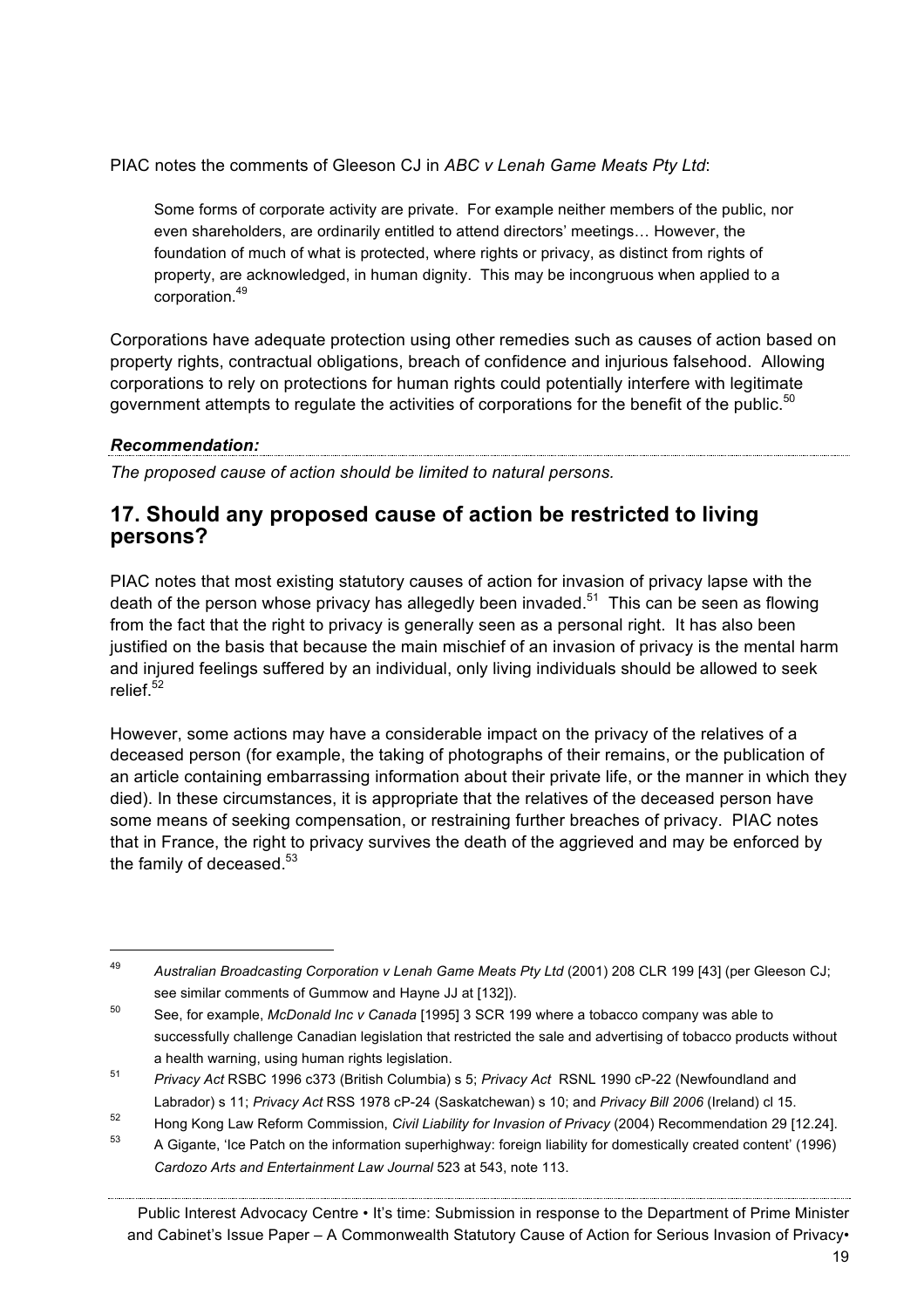Some invasions or privacy may raise systemic issues that should be addressed, notwithstanding the death of the complainant. When discussing the issue of whether a discrimination complaint should survive the death of a complainant, the NSW Anti-Discrimination Board observed:

Although it will rarely be appropriate for the estate to be awarded damages, the larger issues of principle which are involved should not die with the complainant. For example, policies or practices applied to the complainant may need to be changed so that discrimination does not occur in the future.<sup>54</sup>

There is now provision in the ADA for a complaint to survive the death of a complainant and for the legal personal representative of the complainant to continue carriage of the complaint.<sup>55</sup> PIAC suggests that consideration be given to including a similar provision in any legislation setting up a statutory cause of action for invasion of privacy, so that an action can be maintained after a person's death, at least in circumstances where important systemic issues are involved.

### *Recommendation*

*In exceptional circumstances, an action for invasion of privacy should be able to continue after the death of the person whose privacy has been invaded, at least where important systemic issues are involved.*

### **19. Which forums should have jurisdiction to hear and determine claims made for serious invasion of privacy?**

PIAC agrees with the ALRC's proposal that the Commonwealth government should enact a new federal statute for enacting a cause of action for serious invasions of privacy.<sup>56</sup> This legislation should also make it clear that it extinguishes any common law privacy rights but is in addition to any other privacy rights contain in state or territory legislation. If individual states and territories enact their own legislation dealing with invasions of privacy, there is a danger that levels of protection will be uneven across Australia. This would perpetuate the random, haphazard development that has been a feature of data protection laws and would create confusion and uncertainty for the many organisations and agencies that operate across state borders.

In determining which court or tribunal should hear these matters, it is vitally important that any statutory cause of action for invasion of privacy be accessible to those seeking to use it. Otherwise, there is a risk that this type of action would become the sole preserve of those wealthy enough to afford to pay for legal representation and to run the risk of incurring an adverse costs order if they are unsuccessful.

In PIAC's experience, even where *pro bono* legal representation or representation on a conditional fee basis is secured, many meritorious cases do not proceed due to the risk of an adverse costs order. This is especially the case in matters where there is a great disparity in resources between the applicant and respondent.

20 • Public Interest Advocacy Centre • It's time: Submission in response to the Department of Prime Minister and Cabinet's Issue Paper – A Commonwealth Statutory Cause of Action for Serious Invasion of Privacy

 <sup>54</sup> New South Wales Anti-Discrimination Board, Submission to the New South Wales Law Reform Commission on Review of the Anti-Discrimination Act 1977 (NSW), Submission 1 (May 1994) at 182.

<sup>55</sup> *Anti-Discrimination Act 1977* (NSW) s 93(1).

<sup>56</sup> ALRC, above n12, 74.168.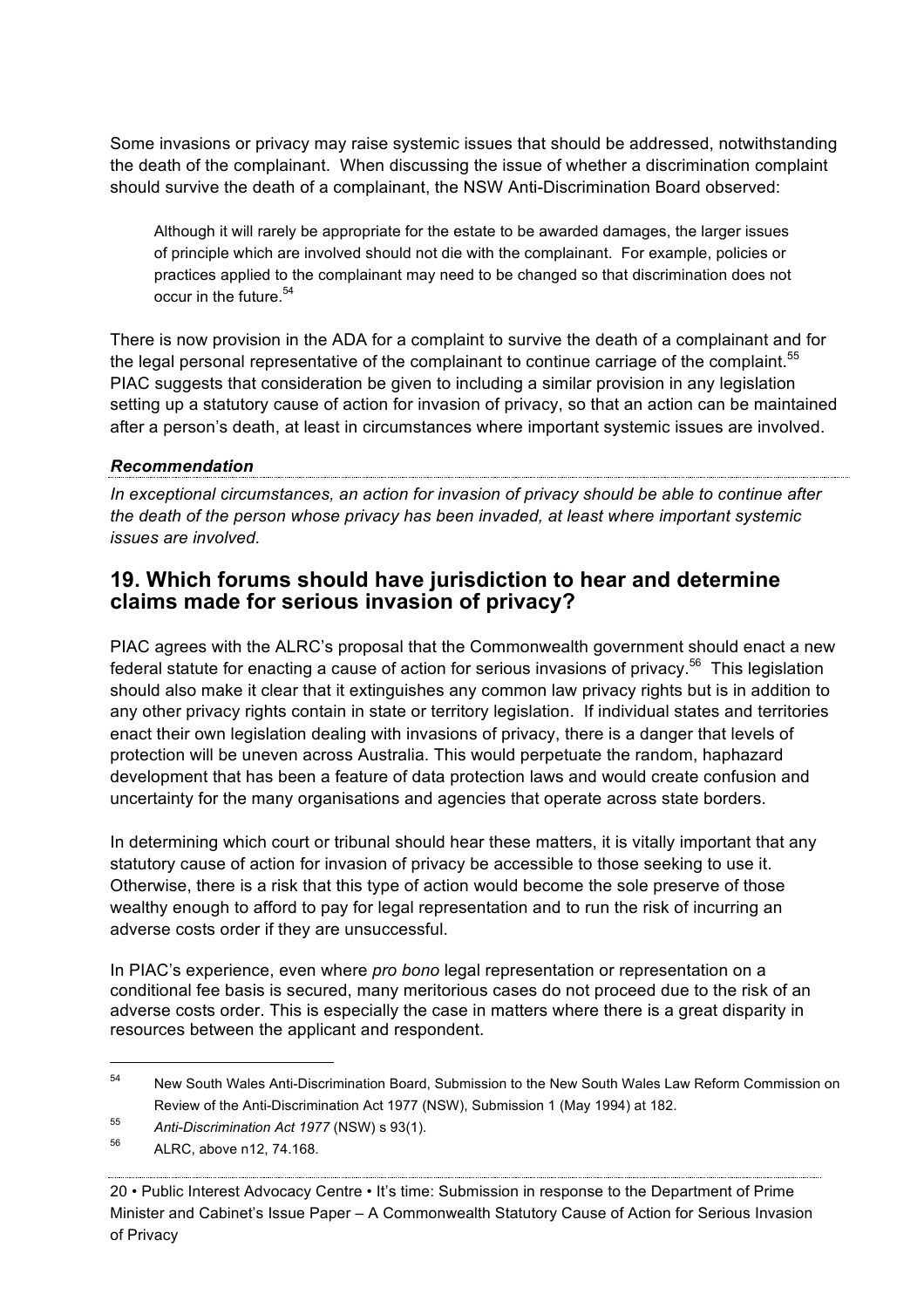One possibility is that the legislation should provide that invasion of privacy matters should be heard by the Administrative Appeals Tribunal. This would mean that parties to the cause of action would generally bear their own costs and that costs orders would only be made in exceptional circumstances. <sup>57</sup> PIAC notes that the VLRC recommended that the Victorian Civil and Administrative Tribunal be given jurisdiction to hear privacy complaints for similar reasons.<sup>58</sup>

Alternatively, if the Government decided that invasion of privacy cases should be dealt with by the federal courts it should include a provision in the legislation that specifically allows the federal courts to make orders that protect litigants bringing action in the public interest from an adverse costs order. In 1995, the ALRC proposed the introduction of a public interest costs rule.<sup>59</sup> PIAC supports such a provision because it would remove a further barrier that inhibits impecunious people, and organisations bringing public interest proceedings, from litigating.

### *Recommendation:*

*The proposed cause of action should be contained in federal legislation. This legislation should also state that it abolishes any tort for the invasion or violation of privacy that may have existed at general law.*

*The jurisdiction to hear matters for invasion of privacy should be vested in the Administrative Appeals Tribunal and that the general rule in these proceedings should be that each party must bear its own costs.*

*Alternatively, if jurisdiction is given to the federal courts the legislation should include a provision that specifically allows the federal courts to make orders that protect litigants bringing action in the public interest from an adverse costs order.*

 $57$  General Practice Direction 2007 under ss 20(2) of the Administrative Appeals Tribunal Act 1975, ss20(2)] states: 'In general, the parties in Tribunal proceedings must bear their own costs.'

<sup>58</sup> VLRC, above n5, 7.122.

<sup>59</sup> Australian Law Reform Commission, *Cost shifting – who pays for litigation*, ALRC Report 75 (1995). For further explanation of this proposal, see PIAC's recent submission to the NSW Law Reform Commission, *A public interest approach to costs*, NSW Law Reform Commission Inquiry <http://www.piac.asn.au/sites/default/files/publications/extras/10.03.03-PIAC\_Sub1-NSWLRC\_re\_Costs.pdf> at 1 November 2011, 4-7.

Public Interest Advocacy Centre • It's time: Submission in response to the Department of Prime Minister and Cabinet's Issue Paper – A Commonwealth Statutory Cause of Action for Serious Invasion of Privacy•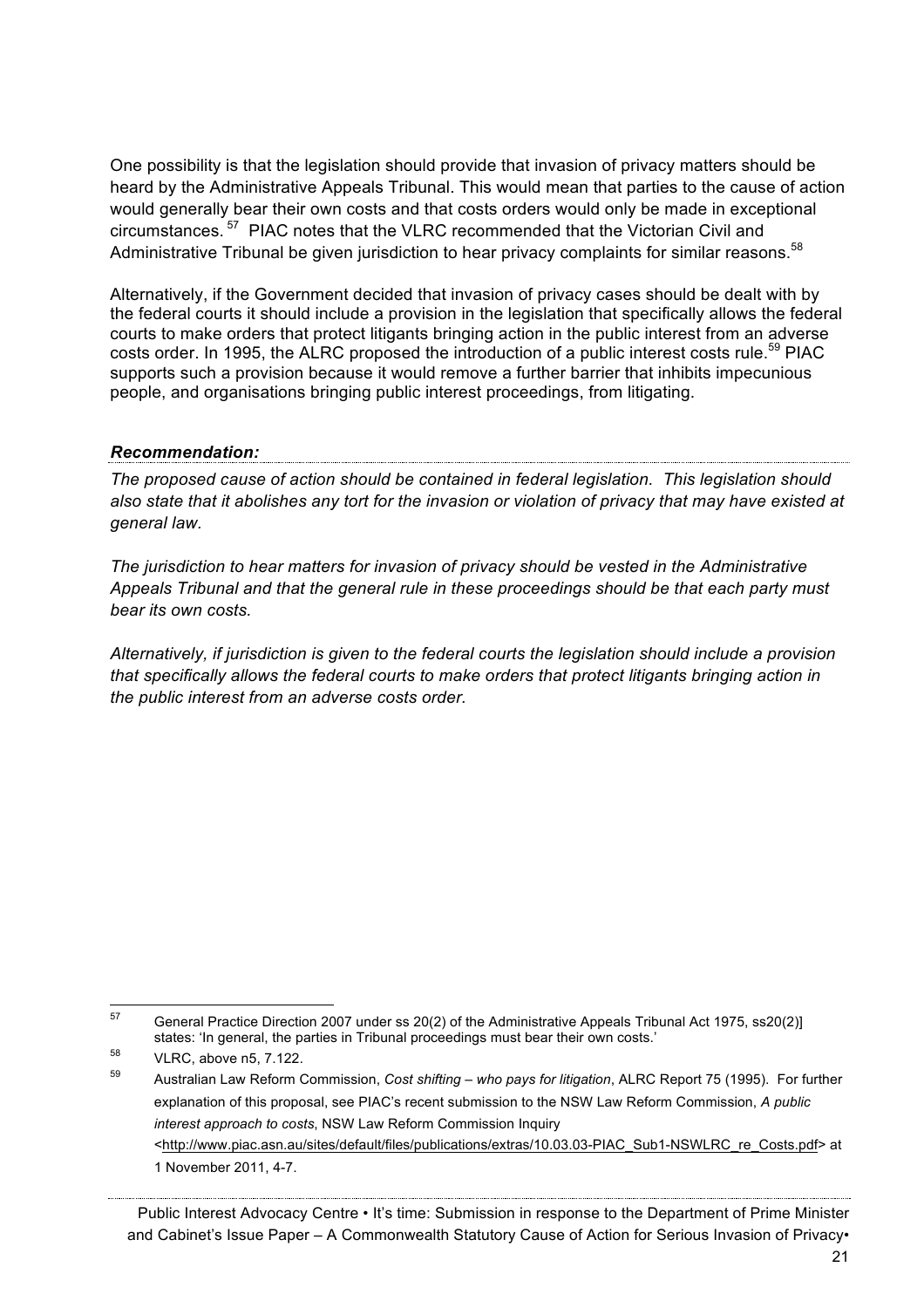# **Summary of recommendations<sup>60</sup>**

- 1. There should be a general statutory cause of action for invasion of privacy in Australia.
- 2. The proposed cause of action should be contained in federal legislation. It should also abolish any tort for the invasion or violation of privacy that may have existed at general law.
- 3. The legislation should provide that the cause of actionable without proof of damage.
- 4. The legislation should provide that an individual has a cause of action against another person for invasion of privacy if she/he can show that the other person invaded her/his that the individual was reasonably entitled to expect in all the circumstances.
- 5. The legislation should provide that in considering whether there has been an invasion, relevant considerations include:
	- a. the nature of the subject matter that it is alleged should be private;
	- b. the nature of the conduct concerned (including the extent to which a reasonable person of ordinary sensibilities would consider the conduct to be offensive);
	- c. the extent to which the individual has a public profile;
	- d. the extent to which the individual is or was in a position of vulnerability;
	- e. the conduct of the individual and of the alleged wrongdoer both before and after the conduct concerned including offer to make amends or an apology);
	- f. the effect of the conduct on the health, welfare and emotional well-being of the individual;
	- g. whether the conduct concerned contravened a provision of a statute of an Australian jurisdiction;
	- h. whether the conduct concerned is systemic, repeated or ongoing; and
	- i. any other relevant matter.
- 6. The legislation should provide that there will not be an invasion of privacy if the individual has provided full and informed consent to the invasion of privacy.
- 7. The proposed cause of action should also include a non-exhaustive list of what may constitute an invasion of privacy, including:

 $60$  It should be noted that the summary of recommendations does not reflect the order in which these recommendations appear in the body of the submission. Instead they have been reordered to reflect how a proposed cause of action might be drafted as per the recommendations that PIAC makes in its submission.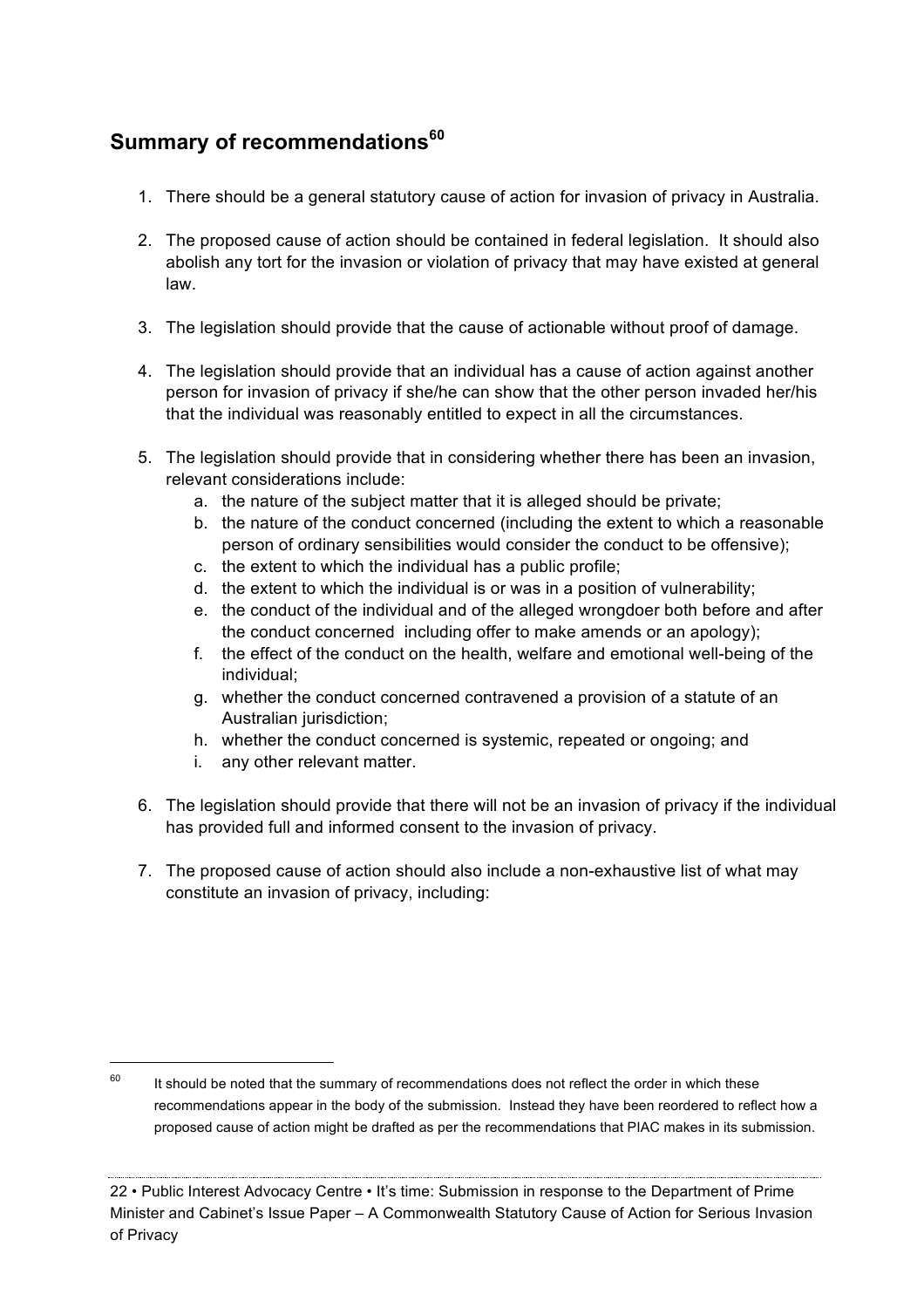- (a) interference with an individual's home or family life;
- (b) being subjected to unauthorised surveillance or that surveillance being disclosed or published;
- (c) interference with an individual's written or electronic correspondence; and
- (d) sensitive facts relating to an individual's private life being disclosed.
- 8. The proposed cause of action should not be limited to intentional or reckless acts.
- 9. The legislation should provide that all of the following are defences to a prima facie invasion of a person's privacy:
	- a. The alleged wrong-doer's conduct was incidental to the lawful right of defence of person or property, and was a reasonable and proportionate response to the threatened harm;
	- b. The alleged wrong-doer's conduct was authorised or required by law;
	- c. The alleged wrong-doer is a police or public officer who was engaged in his/her duty and his/her conduct was neither disproportionate to the matter being investigated nor committed in the course of a trespass;
	- d. The alleged wrong-doers conduct was in the public interest, was in the public interest, where public interest is a limited concept and not any matter that the public may be interested in.
- 10. The proposed cause of action should be limited to natural persons.
- 11. In exceptional circumstances, an action for invasion of privacy should be able to continue after the death of the person whose privacy has been invaded, at least where important systemic issues are involved.
- 12. The legislation should provide that the court (or tribunal) is empowered to choose the remedy, which can include one or more of the following remedies:
	- a. damages;
	- b. an account of profits;
	- c. an injunction;
	- d. an order requiring the respondent to apologise to the claimant;
	- e. a correction order;
	- f. delivery up and destruction of material;
	- g. declaration;
	- h. an order requiring an alleged wrong-doer to implement a policy or procedures to protect against repetition of the breach.
- 13. The legislation should not include a cap on the amount of damages that could be awarded for non-economic loss because of an invasion of privacy.
- 14. The jurisdiction to hear matters for invasion of privacy should be vested in the Administrative Appeals Tribunal and that the general rule in these proceedings should be that each party must bear its own costs.

Public Interest Advocacy Centre • It's time: Submission in response to the Department of Prime Minister and Cabinet's Issue Paper – A Commonwealth Statutory Cause of Action for Serious Invasion of Privacy•